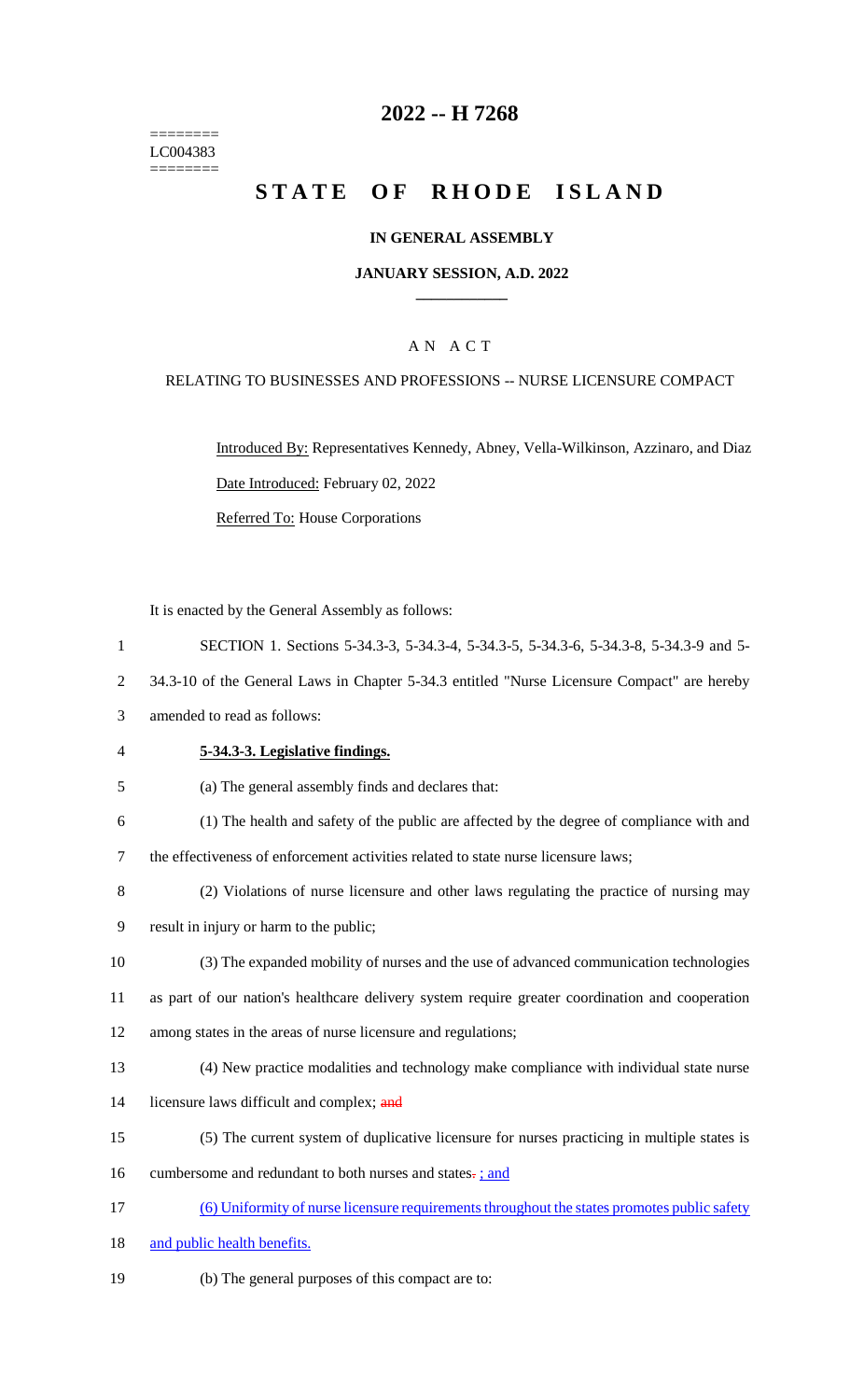- (1) Facilitate the states' responsibility to protect the public's health and safety;
- (2) Ensure and encourage the cooperation of party states in the areas of nurse licensure and regulation;
- (3) Facilitate the exchange of information between party states in the areas of nurse regulation, investigation and adverse actions;
- (4) Promote compliance with the laws governing the practice of nursing in each 7 jurisdiction; and
- (5) Invest all party states with the authority to hold a nurse accountable for meeting all state practice laws in the state in which the patient is located at the time care is rendered through the 10 mutual recognition of party state licenses. $\frac{1}{2}$
- (6) Decrease redundancies in the consideration and issuance of nurse licenses; and
- (7) Provide opportunities for interstate practice by nurses who meet uniform licensure
- 13 requirements.
- **5-34.3-4. Definitions.**
- As used in this chapter:
- 16 (1) "Adverse action" means a home or remote state action any administrative, civil, equitable or criminal action permitted by a state's laws which is imposed by a licensing board or other authority against a nurse, including actions against an individual's license or multistate 19 licensure privilege such as revocation, suspension, probation, monitoring of the licensee, limitation on the licensee's practice, or any other encumbrance on licensure affecting a nurse's authorization 21 to practice, including issuance of a cease and desist action. 22 (2) "Alternative program" means a voluntary, nondisciplinary monitoring program 23 approved by a nurse licensing board.
- (3) "Coordinated licensure information system" means an integrated process for collecting, storing, and sharing information on nurse licensure and enforcement activities related to nurse licensure laws, which is administered by a nonprofit organization composed of and controlled by 27 state nurse licensing boards.
- (4) "Current significant investigative information" means:
- 29 (i) Investigative investigative information that a licensing board, after a preliminary inquiry that includes notification and an opportunity for the nurse to respond if required by state law, has reason to believe is not groundless and, if proved true, would indicate more than a minor infraction; or
- 33 (ii) Investigative investigative information that indicates that the nurse represents an immediate threat to public health and safety regardless of whether the nurse has been notified and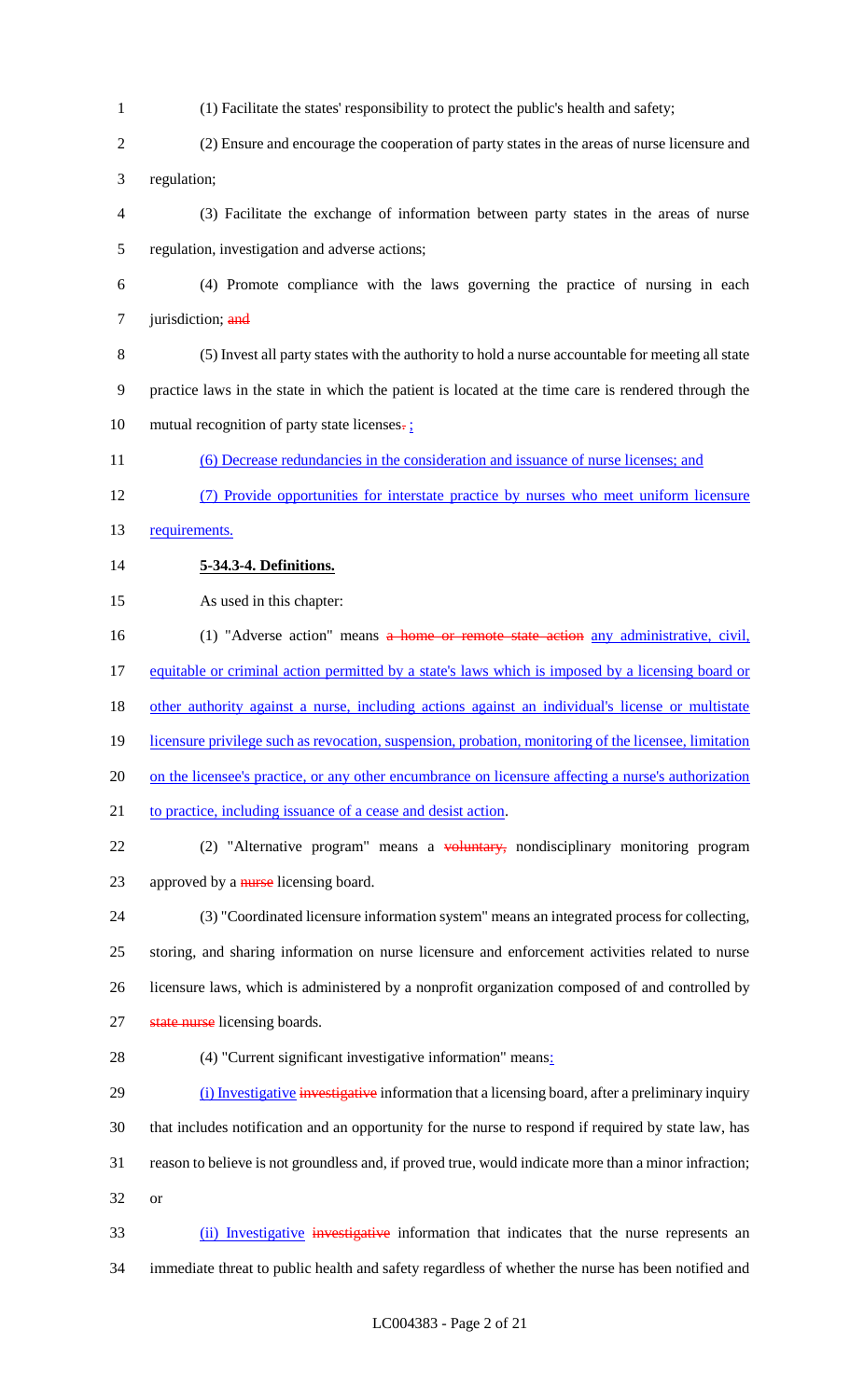1 had an opportunity to respond.

| (5) "Encumbrance" means a revocation or suspension of, or any limitation placed on, the                       |
|---------------------------------------------------------------------------------------------------------------|
| full and unrestricted practice of nursing imposed by a licensing board.                                       |
| $\frac{5(6)}{2(6)}$ "Home state" means the party state which is the nurse's primary state of residence.       |
| (6) "Home state action" means any administrative, civil, equitable or criminal action                         |
| permitted by the home state's laws which are imposed on a nurse by the home state's licensing                 |
| board or other authority including actions against an individual's license such as: revocation,               |
| suspension, probation or any other action which affects a nurse's authorization to practice.                  |
| (7) "Licensing board" means a party state's regulatory body responsible for issuing nurse                     |
| licenses.                                                                                                     |
| (8) "Multistate licensure privilege" means eurrent, official authority from a remote state                    |
| permitting the practice of nursing as either a registered nurse or a licensed practical/vocational            |
| nurse in such party state. All party states have the authority, in accordance with existing state due         |
| process law, to take actions against the nurse's privilege such as: revocation, suspension, probation         |
| or any other action which affects a nurse's authorization to practice a license to practice as a              |
| registered nurse (RN) or a licensed practical nurse/vocational nurse (LPN/VN) issued by a home                |
| state licensing board, that authorizes the licensed nurse to practice in all party states under a             |
| multistate licensure privilege.                                                                               |
| (9) "Multistate licensure privilege" means a legal authorization associated with a multistate                 |
| license, permitting the practice of nursing as either a registered nurse (RN) or licensed practical           |
| nurse/vocational nurse (LPN/VN) in a remote state.                                                            |
| $\left(\frac{9}{10}\right)$ "Nurse" means a registered nurse or licensed practical/vocational nurse, as those |
| terms are defined by each party's state practice laws.                                                        |
| $\frac{(10)(11)}{2}$ "Party state" means any state that has adopted this compact.                             |
| $(11)(12)$ "Remote state" means a party state, other than the home state, where the patient                   |
| is located at the time nursing care is provided, or, in the case of the practice of nursing not involving     |
| a patient, in such party state where the recipient of nursing practice is located.                            |
| (12) "Remote state action" means any administrative, civil, equitable or criminal action                      |
| permitted by a remote state's laws which are imposed on a nurse by the remote state's licensing               |
| board or other authority including actions against an individual's multistate licensure privilege to          |
| practice in the remote state, and cease and desist and other injunctive or equitable orders issued by         |
| remote states or the licensing boards thereof.                                                                |
| (13) "Single-state license" means a nurse license issued by a party state that authorizes                     |
|                                                                                                               |

34 practice only within the issuing state and does not include a multistate licensure privilege to practice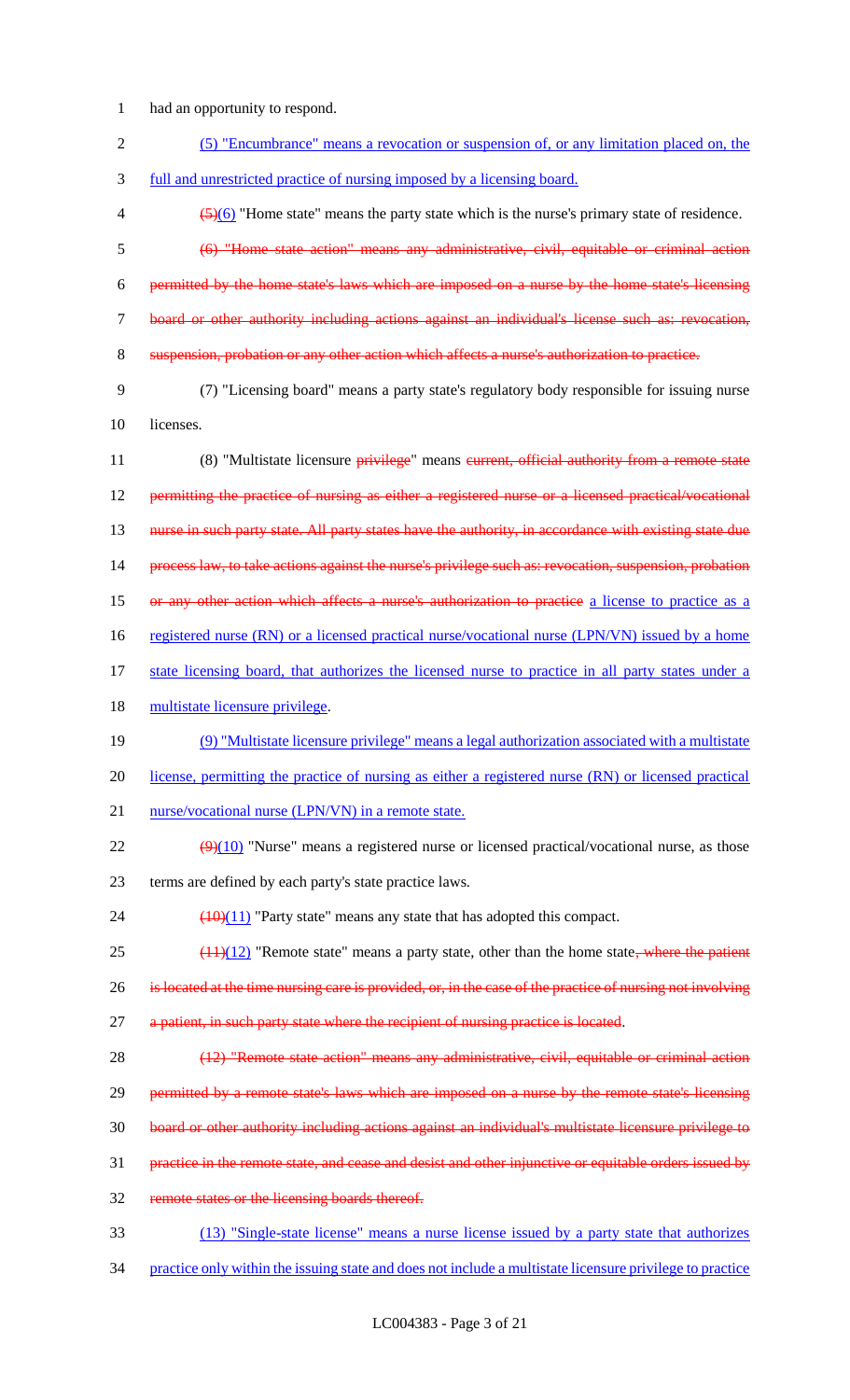1 in any other party state.

2 (13)(14) "State" means a state, territory, or possession of the United States, and the District 3 of Columbia.

 (14)(15) "State practice laws" means those individual party's state a party states laws, rules and regulations that govern the practice of nursing, define the scope of nursing practice, and create 6 the methods and grounds for imposing discipline. It does State practice laws do not include the initial qualifications for licensure or requirements necessary to obtain and retain a license, except for qualifications or requirements of the home state.

# 9 **5-34.3-5. Permitted activities and jurisdiction General provisions and jurisdiction.**

10 (a) A license to practice registered nursing issued by a home state to a resident in that state 11 will be recognized by each party state as authorizing a multistate licensure privilege to practice as 12 a registered nurse in such party state. A license to practice licensed practical/vocational nursing 13 issued by a home state to a resident in that state will be recognized by each party state as authorizing 14 a multistate licensure privilege to practice as a licensed practical/vocational nurse in such party 15 state. In order to obtain or retain a license, an applicant must meet the home state's qualifications 16 for licensure and license renewal as well as all other applicable state laws.

17 (b) Party states may, in accordance with state due process laws, limit or revoke the 18 multistate licensure privilege of any nurse to practice in their state and may take any other actions 19 under their applicable state laws necessary to protect the health and safety of their citizens. If a 20 party state takes such action, it shall promptly notify the administrator of the coordinated licensure 21 information system. The administrator of the coordinated licensure information system shall 22 promptly notify the home state of any such actions by remote states.

23 (c) Every nurse practicing in a party state must comply with the state practice laws of the 24 state in which the patient is located at the time care is rendered. In addition, the practice of nursing 25 is not limited to patient care, but shall include all nursing practice as defined by the state practice 26 laws of a party state. The practice of nursing will subject a nurse to the jurisdiction of the nurse 27 licensing board and courts, as well as the laws, in that party state.

28 (d) This compact does not affect additional requirements imposed by states for advanced 29 practice registered nursing. However, a multistate licensure privilege to practice registered nursing 30 granted by a party shall be recognized by other party states as a license to practice registered nursing 31 if one is required by state law as a precondition for qualifying for advanced practice registered 32 nurse authorization.

33 (e) Individuals not residing in a party state shall continue to be able to apply for nurse 34 licensure as provided for under the laws of each party state. However, the license granted to these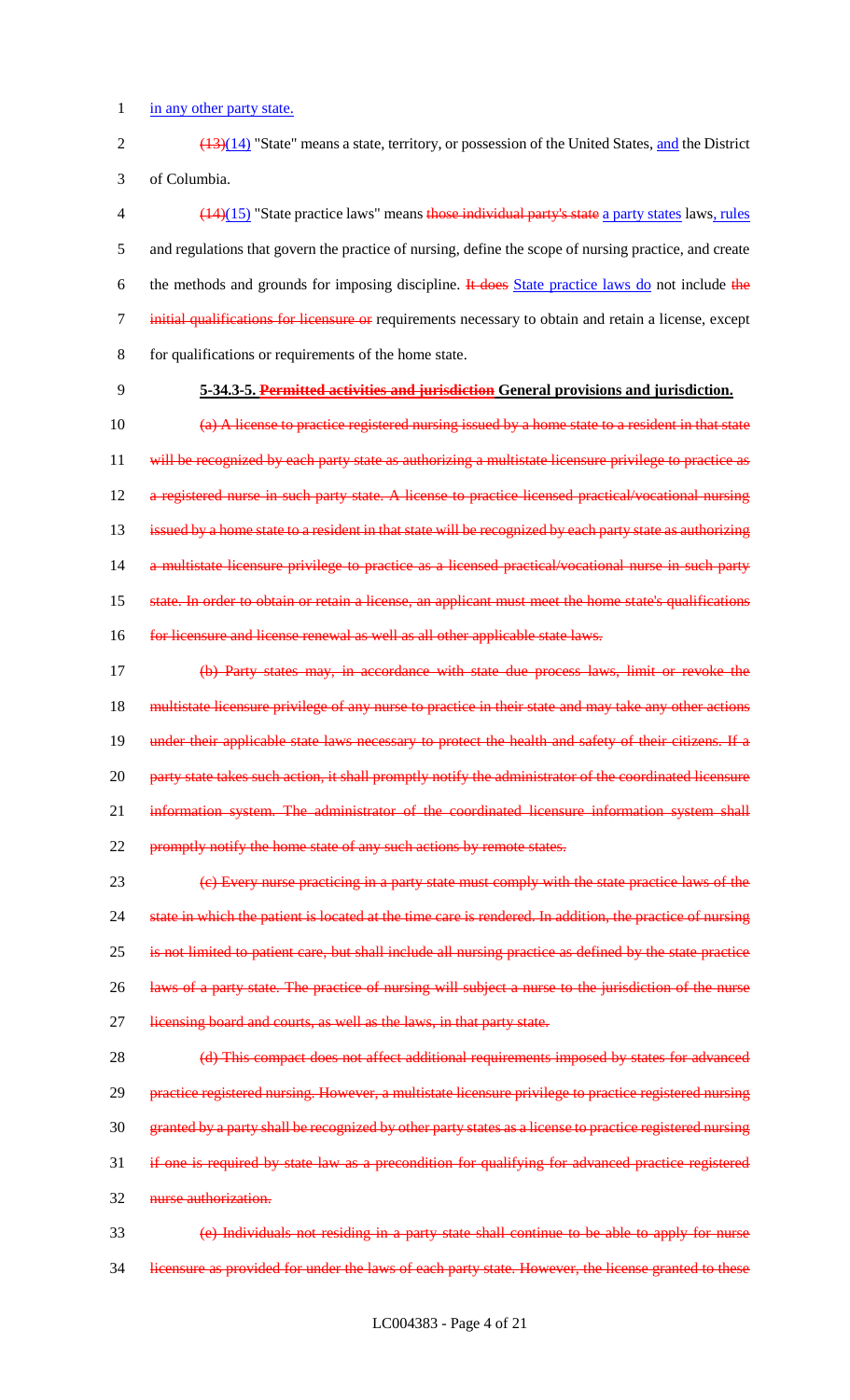| $\mathbf{1}$   | individuals will not be recognized as granting the privilege to practice nursing in any other party    |
|----------------|--------------------------------------------------------------------------------------------------------|
| $\overline{2}$ | state unless explicitly agreed to by that party state.                                                 |
| 3              | (a) A multistate license to practice registered or licensed practical nursing/vocational               |
| 4              | nursing issued by a home state to a resident in that state will be recognized by each party state as   |
| 5              | authorizing a nurse to practice as a registered nurse (RN) or as a licensed practical nurse/vocational |
| 6              | nurse (LPN/VN), under a multistate licensure privilege, in each party state.                           |
| 7              | (b) A state must implement procedures for considering the criminal history records of                  |
| 8              | applicants for initial multistate license or licensure by endorsement. Such procedures shall include   |
| 9              | the submission of fingerprints or other biometric-based information by applicants for the purpose      |
| 10             | of obtaining an applicant's criminal history record information from the Federal Bureau of             |
| 11             | Investigation, and the agency responsible for maintaining that state's criminal records.               |
| 12             | (c) Each party state shall require the following for an applicant to obtain or retain a                |
| 13             | multistate license in the home state:                                                                  |
| 14             | (1) Meets the home state's qualifications for licensure or renewal of licensure, as well as            |
| 15             | all other applicable state laws;                                                                       |
| 16             | $(2)(i)$ Has graduated or is eligible to graduate from a licensing board-approved RN or                |
| 17             | LPN/VN prelicensure education program; or                                                              |
| 18             | (ii) Has graduated from a foreign RN or LPN/VN prelicensure education program that:                    |
| 19             | (A) Has been approved by the authorized accrediting body in the applicable country; and                |
| 20             | (B) Has been verified by an independent credentials review agency to be comparable to a                |
| 21             | licensing board-approved prelicensure education program;                                               |
| 22             | (3) Has, if a graduate of a foreign prelicensure education program not taught in English or            |
| 23             | if English is not the individual's native language, successfully passed an English proficiency         |
| 24             | examination that includes the components of reading, speaking, writing and listening;                  |
| 25             | (4) Has successfully passed an NCLEX-RN® or NCLEX-PN® Examination or recognized                        |
| 26             | predecessor, as applicable;                                                                            |
| 27             | (5) Is eligible for or holds an active, unencumbered license;                                          |
| 28             | (6) Has submitted, in connection with an application for initial licensure or licensure by             |
| 29             | endorsement, fingerprints or other biometric data for the purpose of obtaining criminal history        |
| 30             | record information from the Federal Bureau of Investigation and the agency responsible for             |
| 31             | maintaining that state's criminal records;                                                             |
| 32             | (7) Has not been convicted or found guilty nor entered into an agreed disposition of a felony          |
| 33             | offense under applicable state or federal criminal law;                                                |
| 34             | (8) Has not been convicted or found guilty nor entered into an agreed disposition of a                 |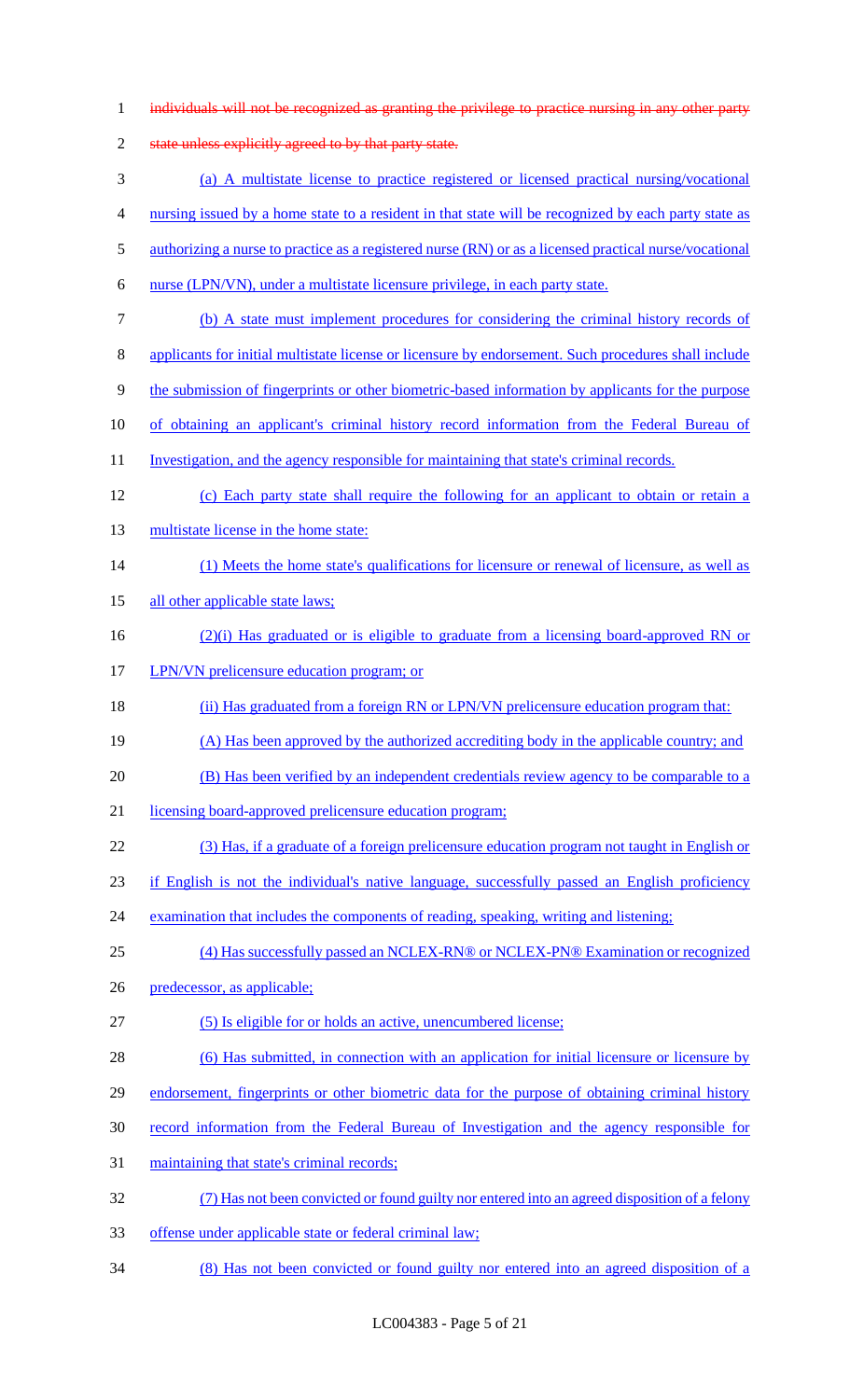1 misdemeanor offense related to the practice of nursing as determined on a case-by-case basis; (9) Is not currently enrolled in an alternative program; (10) Is subject to self-disclosure requirements regarding current participation in an alternative program; and (11) Has a valid United States Social Security number. (d) All party states shall be authorized, in accordance with existing state due process law, to take adverse action against a nurse's multistate licensure privilege such as revocation, suspension, probation or any other action that affects a nurse's authorization to practice under a multistate licensure privilege, including cease and desist actions. If a party state takes such action, it shall 10 promptly notify the administrator of the coordinated licensure information system. The 11 administrator of the coordinated licensure information system shall promptly notify the home state 12 of any such actions by remote states. (e) A nurse practicing in a party state must comply with the state practice laws of the state 14 in which the client is located at the time service is provided. The practice of nursing is not limited to patient care, but shall include all nursing practice as defined by the state practice laws of the 16 party state in which the client is located. The practice of nursing in a party state under a multistate licensure privilege will subject a nurse to the jurisdiction of the licensing board, the courts and the 18 laws of the party state in which the client is located at the time service is provided. (f) Individuals not residing in a party state shall continue to be able to apply for a party state's single-state license as provided under the laws of each party state. However, the single-state license granted to these individuals will not be recognized as granting the privilege to practice 22 nursing in any other party state. Nothing in this compact shall affect the requirements established by a party state for the issuance of a single-state license. (g) Any nurse holding a home state multistate license, on the effective date of this compact, may retain and renew the multistate license issued by the nurse's then-current home state; provided 26 that: (1) A nurse, who changes primary state of residence after this compact's effective date, must meet all applicable requirements pursuant to subsection (c) of this section to obtain a multistate license from a new home state; and (2) A nurse who fails to satisfy the multistate licensure requirements due to a disqualifying 31 event occurring after this compact's effective date shall be ineligible to retain or renew a multistate license, and the nurse's multistate license shall be revoked or deactivated in accordance with applicable rules adopted by the commission. **5-34.3-6. Applications for licensure in a party state.**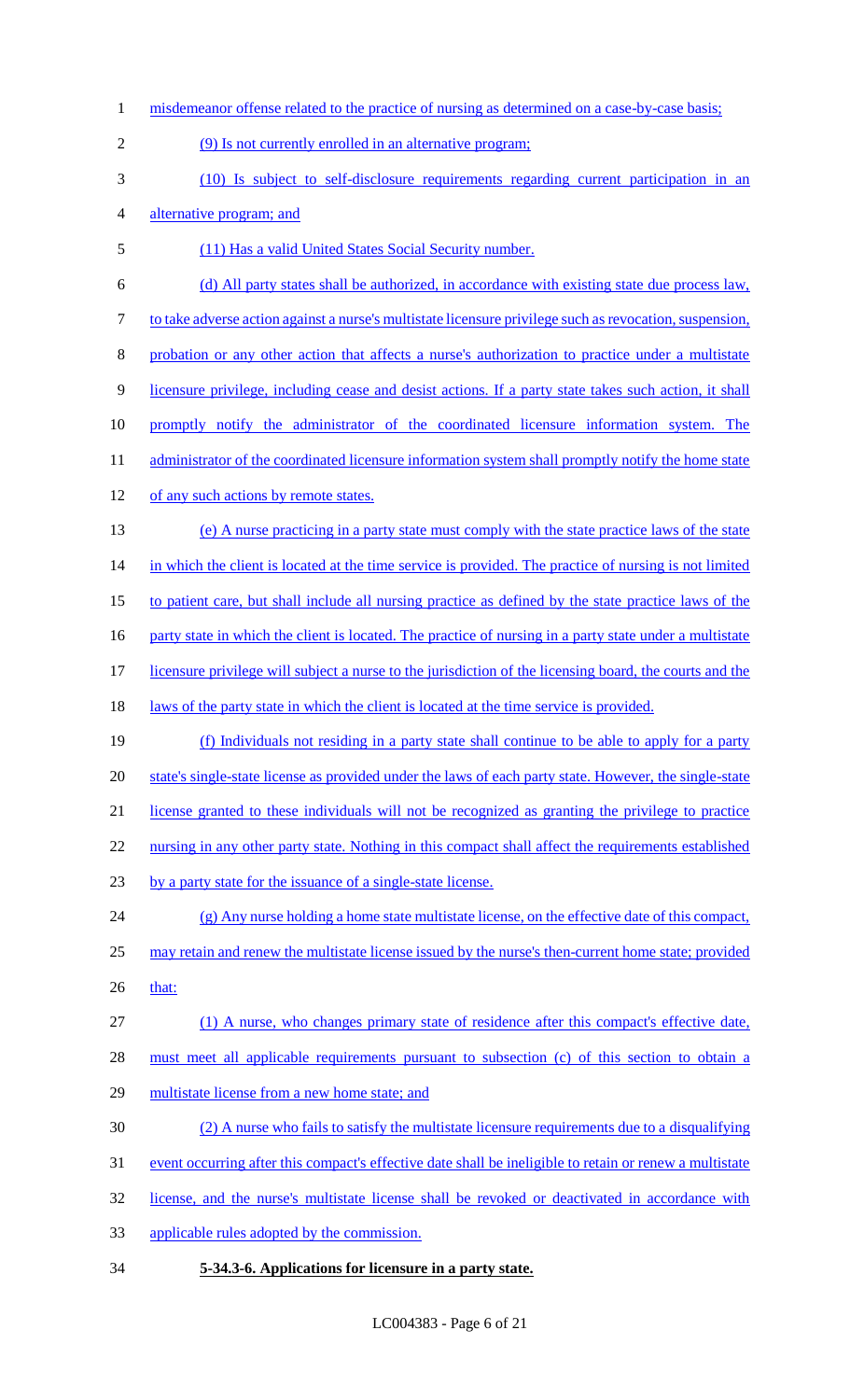| 1  | (a) Upon application for a license, the licensing board in a party state shall ascertain,                 |
|----|-----------------------------------------------------------------------------------------------------------|
| 2  | through the coordinated licensure information system, whether the applicant has ever held, or is the      |
| 3  | holder of, a license issued by any other state, whether there are any restrictions on the multistate      |
| 4  | licensure privilege, and whether any other adverse action by any state has been taken against the         |
| 5  | license.                                                                                                  |
| 6  | (b) A nurse in a party state shall hold licensure in only one party state at a time, issued by            |
| 7  | the home state.                                                                                           |
| 8  | (e) A nurse who intends to change primary state of residence may apply for licensure in                   |
| 9  | the new home state in advance of such change. However, new licenses will not be issued by a party         |
| 10 | state until after a nurse provides evidence of change in primary state of residence satisfactory to the   |
| 11 | new home state's licensing board.                                                                         |
| 12 | (d) When a nurse changes primary state of residence by;                                                   |
| 13 | (1) Moving between two party states, and obtains a license from the new home state, the                   |
| 14 | license from the former home state is no longer valid;                                                    |
| 15 | (2) Moving from a non-party state to a party state, and obtains a license from the new home               |
| 16 | state, the individual state license issued by the non-party state is not affected and will remain in full |
| 17 | force if so provided by the laws of the non-party state;                                                  |
| 18 | (3) Moving from a party state to a non-party state, the license issued by the prior home                  |
| 19 | state converts to an individual state license, valid only in the former home state, without the           |
| 20 | multistate licensure privilege to practice in other party states.                                         |
| 21 | (a) Upon application for a multistate license, the licensing board in the issuing party state             |
| 22 | shall ascertain, through the coordinated licensure information system, whether the applicant has          |
| 23 |                                                                                                           |
|    | ever held, or is the holder of, a license issued by any other state, whether there are any                |
| 24 | encumbrances on any license or multistate licensure privilege held by the applicant, whether any          |
| 25 | adverse action has been taken against any license or multistate licensure privilege held by the           |
| 26 | applicant and whether the applicant is currently participating in an alternative program.                 |
| 27 | (b) A nurse may hold a multistate license, issued by the home state, in only one party state              |
| 28 | at a time.                                                                                                |
| 29 | (c) If a nurse changes primary state of residence by moving between two (2) party states,                 |
| 30 | the nurse must apply for licensure in the new home state, and the multistate license issued by the        |
| 31 | prior home state will be deactivated in accordance with applicable rules adopted by the commission.       |
| 32 | (1) The nurse may apply for licensure in advance of a change in primary state of residence.               |
| 33 | (2) A multistate license shall not be issued by the new home state until the nurse provides               |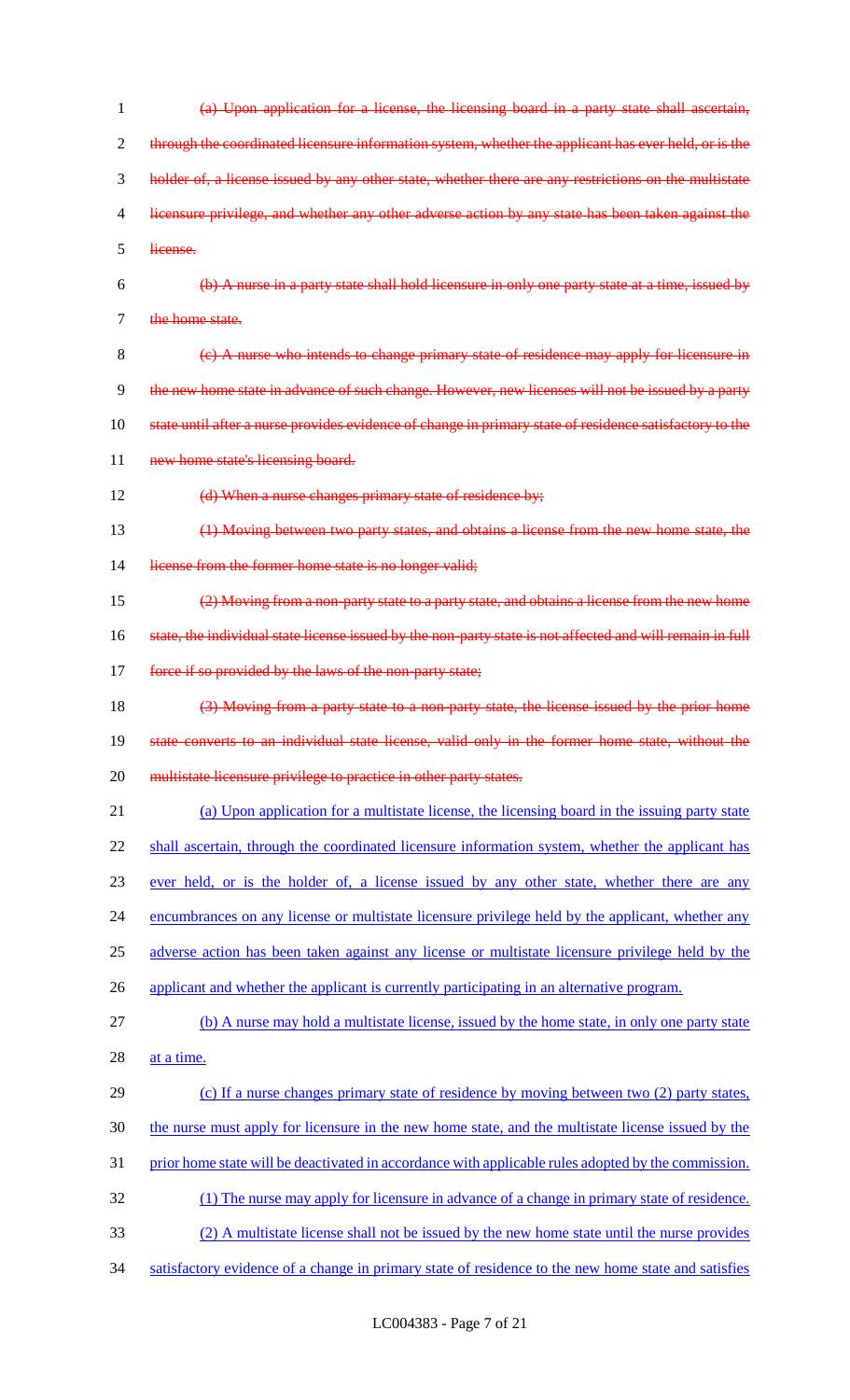| 1              | all applicable requirements to obtain a multistate license from the new home state.                        |
|----------------|------------------------------------------------------------------------------------------------------------|
| $\overline{2}$ | (d) If a nurse changes primary state of residence by moving from a party state to a non-                   |
| 3              | party state, the multistate license issued by the prior home state will convert to a single-state license, |
| $\overline{4}$ | valid only in the former home state.                                                                       |
| 5              | 5-34.3-8. Additional authorities invested in party state nurse licensing boards.                           |
| 6              | (a) Notwithstanding any In addition to the other powers conferred by state law, party state                |
| $\tau$         | nurse a licensing boards board shall have the authority to:                                                |
| 8              | (1) If otherwise permitted by state law, recover from the affected nurse the costs of                      |
| 9              | investigations and disposition of cases resulting from any adverse action taken against that nurse;        |
| 10             | (2) Issue subpoenas for both hearings and investigations which require the attendance and                  |
| 11             | testimony of witnesses, and the production of evidence. Subpoenas issued by a nurse licensing              |
| 12             | board in a party state for the attendance and testimony of witnesses, and/or the production of             |
| 13             | evidence from another party state, shall be enforced in the latter state by any court of competent         |
| 14             | jurisdiction, according to the practice and procedure of that court applicable to subpoenas issued in      |
| 15             | proceedings pending before it. The issuing authority shall pay any witness fees, travel expenses,          |
| 16             | mileage and other fees required by the service statutes of the state where the witnesses and/or            |
| 17             | evidence are located.                                                                                      |
| 18             | (3) Issue cease and desist orders to limit or revoke a nurse's authority to practice in their              |
| 19             | state;                                                                                                     |
| 20             | $(4)$ Promulgate uniform rules and regulations as provided for in § 5-34.3-10(c).                          |
| 21             | (1) Take adverse action against a nurse's multistate licensure privilege to practice within                |
| 22             | that party state.                                                                                          |
| 23             | (i) Only the home state shall have the power to take adverse action against a nurse's license              |
| 24             | issued by the home state.                                                                                  |
| 25             | (ii) For purposes of taking adverse action, the home state licensing board shall give the                  |
| 26             | same priority and effect to reported conduct received from a remote state as it would if such conduct      |
| 27             | had occurred within the home state. In so doing, the home state shall apply its own state laws to          |
| 28             | determine appropriate action.                                                                              |
| 29             | (2) Issue cease and desist orders or impose an encumbrance on a nurse's authority to                       |
| 30             | practice within that party state.                                                                          |
| 31             | (3) Complete any pending investigations of a nurse who changes primary state of residence                  |
| 32             | during the course of such investigations. The licensing board shall also have the authority to take        |
| 33             |                                                                                                            |
|                | appropriate action(s) and shall promptly report the conclusions of such investigations to the              |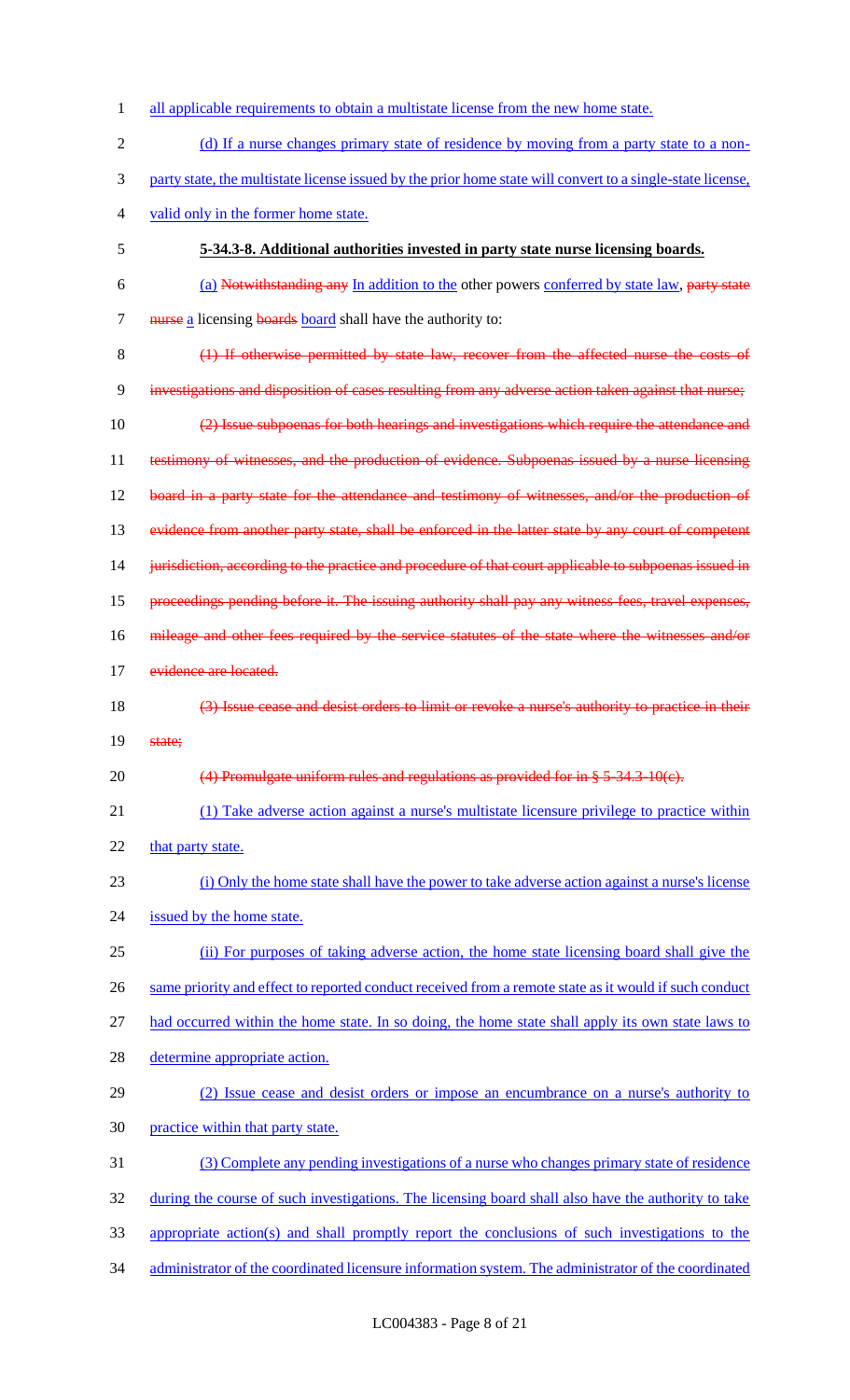1 licensure information system shall promptly notify the new home state of any such actions.

 (4) Issue subpoenas for both hearings and investigations that require the attendance and testimony of witnesses, as well as, the production of evidence. Subpoenas issued by a licensing board in a party state for the attendance and testimony of witnesses or the production of evidence from another party state shall be enforced in the latter state by any court of competent jurisdiction, according to the practice and procedure of that court applicable to subpoenas issued in proceedings 7 pending before it. The issuing authority shall pay any witness fees, travel expenses, mileage and other fees required by the service statutes of the state in which the witnesses or evidence are located. (5) Obtain and submit, for each nurse licensure applicant, fingerprint or other biometric- based information to the Federal Bureau of Investigation for criminal background checks, receive 11 the results of the Federal Bureau of Investigation record search on criminal background checks and use the results in making licensure decisions. (6) If otherwise permitted by state law, recover from the affected nurse the costs of 14 investigations and disposition of cases resulting from any adverse action taken against that nurse. (7) Take adverse action based on the factual findings of the remote state, provided that the 16 licensing board follows its own procedures for taking such adverse action. (b) If adverse action is taken by the home state against a nurse's multistate license, the nurse's multistate licensure privilege to practice in all other party states shall be deactivated until 19 all encumbrances have been removed from the multistate license. All home state disciplinary orders 20 that impose adverse action against a nurse's multistate license shall include a statement that the nurse's multistate licensure privilege is deactivated in all party states during the pendency of the 22 order. (c) Nothing in this compact shall override a party state's decision that participation in an 24 alternative program may be used in lieu of adverse action. The home state licensing board shall deactivate the multistate licensure privilege under the multistate license of any nurse for the 26 duration of the nurse's participation in an alternative program.

27 **5-34.3-9. Coordinated licensure information system Coordinated licensure**  28 **information system and exchange of information.**

29 (a) All party states shall participate in a cooperative effort to create a coordinated data base 30 licensure information system of all licensed registered nurses (RNs) and licensed practical 31 nurses/vocational nurses (LPNs/VNs). This system will include information on the licensure and 32 disciplinary history of each nurse, as contributed submitted by party states, to assist in the 33 coordination of nurse licensure and enforcement efforts.

34 (b) Notwithstanding any other provision of law, all party states' licensing boards shall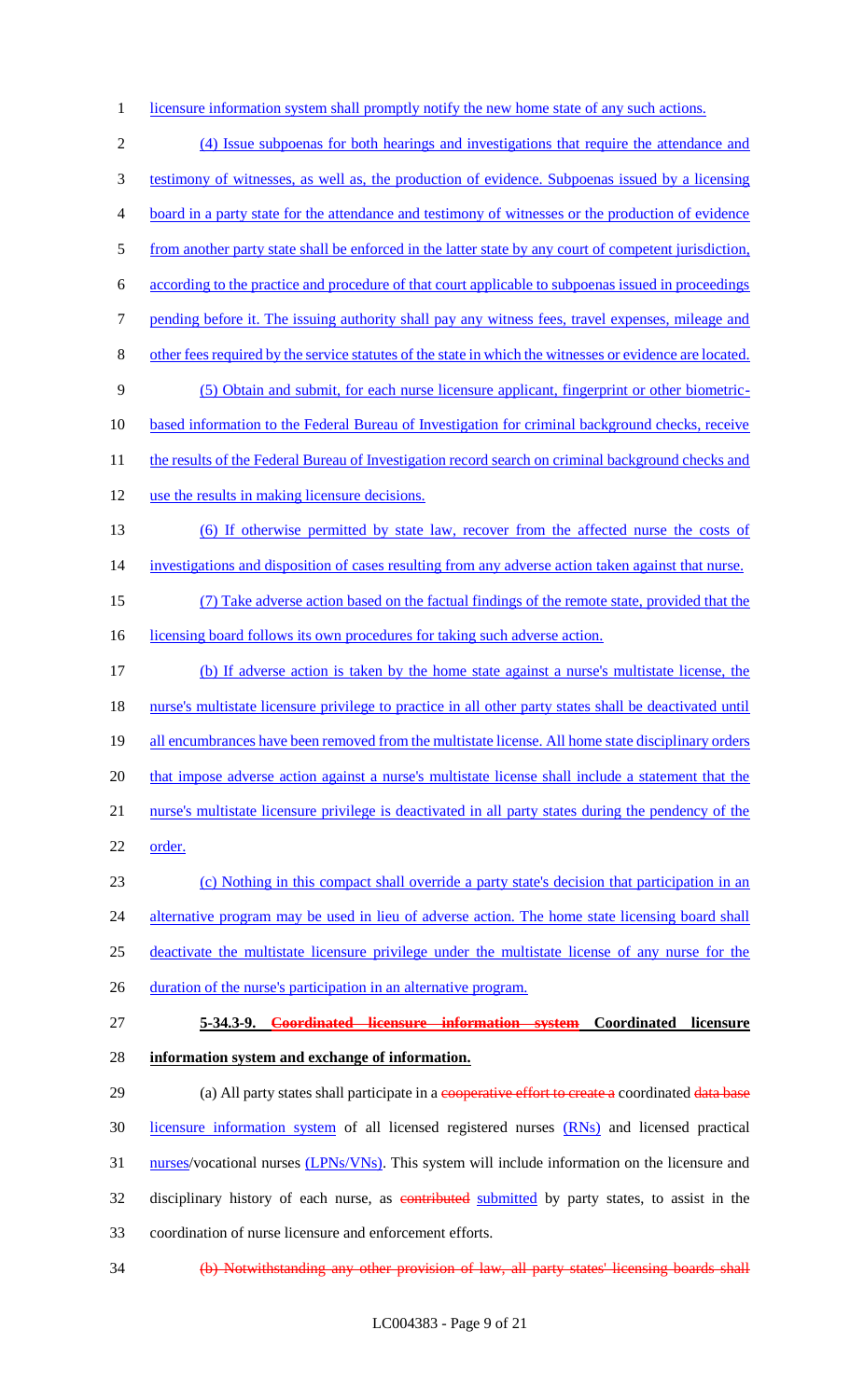promptly report adverse actions, actions against multistate licensure privileges, any current

significant investigative information yet to result in adverse action, denials of applications, and the

reasons for such denials, to the coordinated licensure information system.

 (b) The commission, in consultation with the administrator of the coordinated licensure information system, shall formulate necessary and proper procedures for the identification, collection and exchange of information under this compact.

(c) All licensing boards shall promptly report to the coordinated licensure information

system any adverse action, any current significant investigative information, denials of applications

(with the reasons for such denials) and nurse participation in alternative programs known to the

10 licensing board regardless of whether such participation is deemed nonpublic or confidential under

11 state law.

12  $\left(\frac{e}{d}\right)$  Current significant investigative information and participation in nonpublic or confidential alternative programs shall be transmitted through the coordinated licensure information system only to party state licensing boards.

 $(d)(e)$  Notwithstanding any other provision of law, all party states' licensing boards contributing information to the coordinated licensure information system may designate information that may not be shared with non-party states or disclosed to other entities or individuals without the express permission of the contributing state.

 $\left(\frac{e}{f}\right)$  Any personally identifiable information obtained from the coordinated licensure 20 information system by a party state's licensing board shall from the coordinated licensure 21 information system may not be shared with non-party states or disclosed to other entities or individuals except to the extent permitted by the laws of the party state contributing the information.  $(f)(g)$  Any information contributed to the coordinated licensure information system that is subsequently required to be expunged by the laws of the party state contributing that information,

shall also be expunged from the coordinated licensure information system.

(g) The compact administrators, acting jointly with each other and in consultation with the

27 administrator of the coordinated licensure information system, shall formulate necessary and proper

- procedures for the identification, collection and exchange of information under this compact.
- 29 (h) The compact administrator of each party state shall furnish a uniform data set to the
- compact administrator of each other party state, which shall include, at a minimum:
- 31 (1) Identifying information;

(2) Licensure data;

- (3) Information related to alternative program participation; and
- (4) Other information that may facilitate the administration of this compact, as determined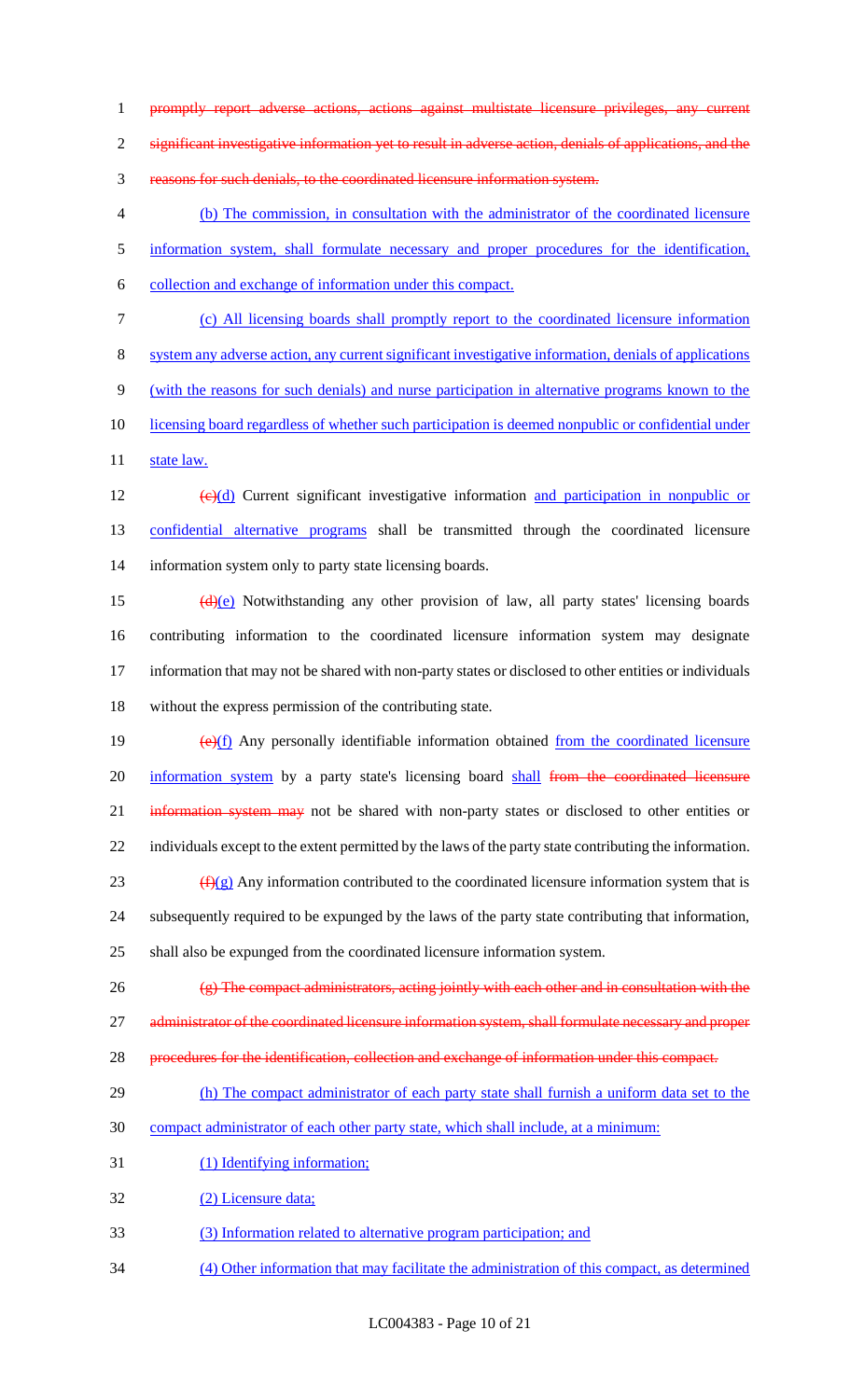- by commission rules.
- (i) The compact administrator of a party state shall provide all investigative documents and information requested by another party state. **5-34.3-10. Compact administration and interchange of information Establishment of the interstate commission of nurse licensure compact administrators.** (a) The head of the nurse licensing board, or his/her designee, of each party state shall be the administrator of this compact for his/her state. (b) The compact administrator of each party shall furnish to the compact administrator of each other party state any information and documents including, but not limited to, a uniform data set of investigations, identifying information, licensure data, and disclosable alternative program 11 participation information to facilitate the administration of this compact. (c) Compact administrators shall have the authority to develop uniform rules to facilitate 13 and coordinate implementation of this compact. These uniform rules shall be adopted by party 14 states, under the authority invested under § 5-34.3-8(4). (a) The party states hereby create and establish a joint public entity known as the interstate 16 commission of nurse licensure compact administrators (the "commission"). 17 (1) The commission is an instrumentality of the party states. (2) Venue is proper, and judicial proceedings by or against the commission shall be brought solely and exclusively, in a court of competent jurisdiction where the principal office of the commission is located. The commission may waive venue and jurisdictional defenses to the extent 21 it adopts or consents to participate in alternative dispute resolution proceedings. (3) Nothing in this compact shall be construed to be a waiver of sovereign immunity. (b) Membership, voting and meetings: 24 (1) Each party state shall have and be limited to one administrator. The head of the state licensing board or designee shall be the administrator of this compact for each party state. Any 26 administrator may be removed or suspended from office as provided by the law of the state from which the administrator is appointed. Any vacancy occurring in the commission shall be filled in 28 accordance with the laws of the party state in which the vacancy exists. (2) Each administrator shall be entitled to one vote with regard to the promulgation of rules and creation of bylaws and shall otherwise have an opportunity to participate in the business and affairs of the commission. An administrator shall vote in person or by such other means as provided 32 in the bylaws. The bylaws may provide for an administrator's participation in meetings by telephone or other means of communication. (3) The commission shall meet at least once during each calendar year. Additional meetings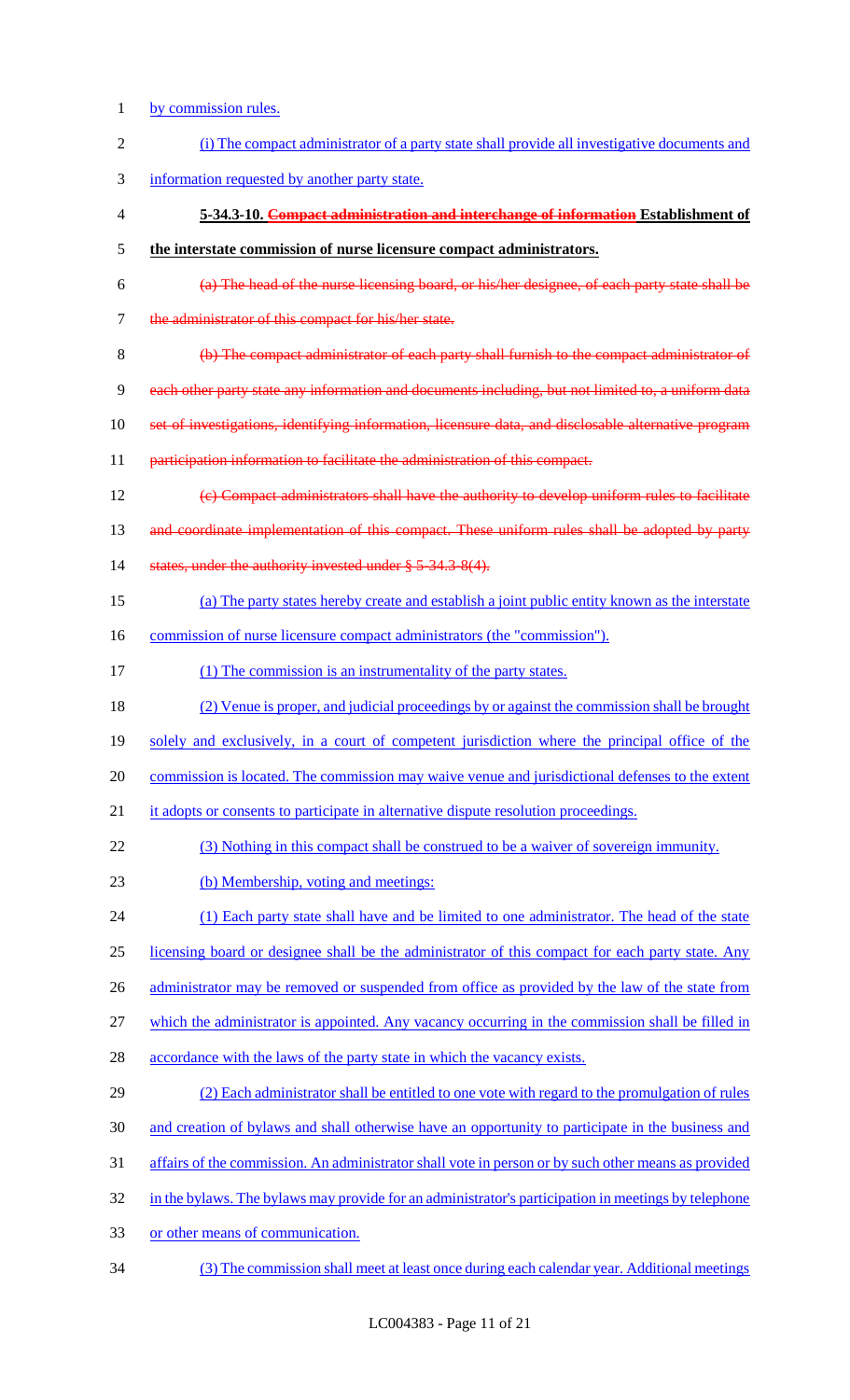shall be held as set forth in the bylaws or rules of the commission. (4) All meetings shall be open to the public, and public notice of meetings shall be given in the same manner as required under the rulemaking provisions in § 5-34.3-10.1. (5) The commission may convene in a closed, nonpublic meeting if the commission must discuss: (i) Noncompliance of a party state with its obligations under this compact; (ii) The employment, compensation, discipline or other personnel matters, practices or procedures related to specific employees or other matters related to the commission's internal personnel practices and procedures; 10 (iii) Current, threatened or reasonably anticipated litigation; 11 (iv) Negotiation of contracts for the purchase or sale of goods, services or real estate; (v) Accusing any person of a crime or formally censuring any person; (vi) Disclosure of trade secrets or commercial or financial information that is privileged or confidential; (vii) Disclosure of information of a personal nature where disclosure would constitute a 16 clearly unwarranted invasion of personal privacy; (viii) Disclosure of investigatory records compiled for law enforcement purposes; 18 (ix) Disclosure of information related to any reports prepared by or on behalf of the 19 commission for the purpose of investigation of compliance with this compact; or (x) Matters specifically exempted from disclosure by federal or state statute. (6) If a meeting, or portion of a meeting, is closed pursuant to this provision, the commission's legal counsel or designee shall certify that the meeting may be closed and shall reference each relevant exempting provision. The commission shall keep minutes that fully and 24 clearly describe all matters discussed in a meeting and shall provide a full and accurate summary of actions taken, and the reasons therefor, including a description of the views expressed. All 26 documents considered in connection with an action shall be identified in such minutes. All minutes and documents of a closed meeting shall remain under seal, subject to release by a majority vote of 28 the commission or order of a court of competent jurisdiction. (c) The commission shall, by a majority vote of the administrators, prescribe bylaws or rules to govern its conduct as may be necessary or appropriate to carry out the purposes and exercise 31 the powers of this compact, including, but not limited to: 32 (1) Establishing the fiscal year of the commission; (2) Providing reasonable standards and procedures: (i) For the establishment and meetings of other committees; and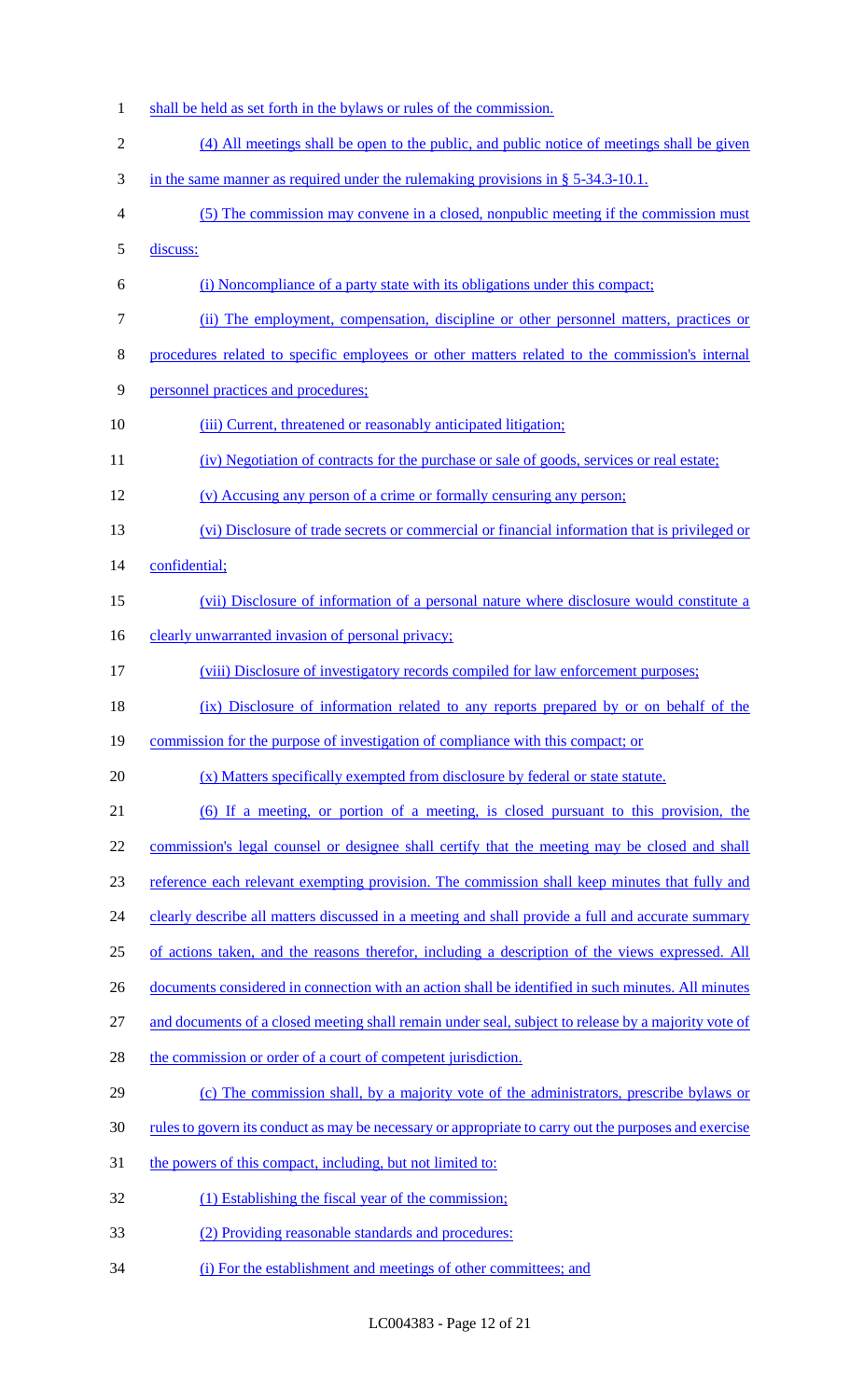(ii) Governing any general or specific delegation of any authority or function of the

commission;

 (3) Providing reasonable procedures for calling and conducting meetings of the commission, ensuring reasonable advance notice of all meetings and providing an opportunity for 5 attendance of such meetings by interested parties, with enumerated exceptions designed to protect the public's interest, the privacy of individuals, and proprietary information, including trade secrets. The commission may meet in closed session only after a majority of the administrators vote to close a meeting in whole or in part. As soon as practicable, the commission must make public a copy of the vote to close the meeting revealing the vote of each administrator, with no proxy votes allowed; (4) Establishing the titles, duties, authority, and reasonable procedures for the election of 11 the officers of the commission; (5) Providing reasonable standards and procedures for the establishment of the personnel 13 policies and programs of the commission. Notwithstanding any civil service or other similar laws 14 of any party state, the bylaws shall exclusively govern the personnel policies and programs of the commission; and (6) Providing a mechanism for winding up the operations of the commission and the equitable disposition of any surplus funds that may exist after the termination of this compact, after 18 the payment or reserving of all of its debts and obligations. 19 (d) The commission shall publish its bylaws and rules, and any amendments thereto, in a convenient form on the website of the commission. (e) The commission shall maintain its financial records in accordance with the bylaws. (f) The commission shall meet and take such actions as are consistent with the provisions of this compact and the bylaws. (g) The commission shall have the following powers: (1) To promulgate uniform rules to facilitate and coordinate implementation and 26 administration of this compact. The rules shall have the force and effect of law and shall be binding 27 in all party states; (2) To bring and prosecute legal proceedings or actions in the name of the commission; 29 provided that, the standing of any licensing board to sue or be sued under applicable law shall not be affected; (3) To purchase and maintain insurance and bonds; (4) To borrow, accept or contract for services of personnel, including, but not limited to, employees of a party state or nonprofit organizations; (5) To cooperate with other organizations that administer state compacts related to the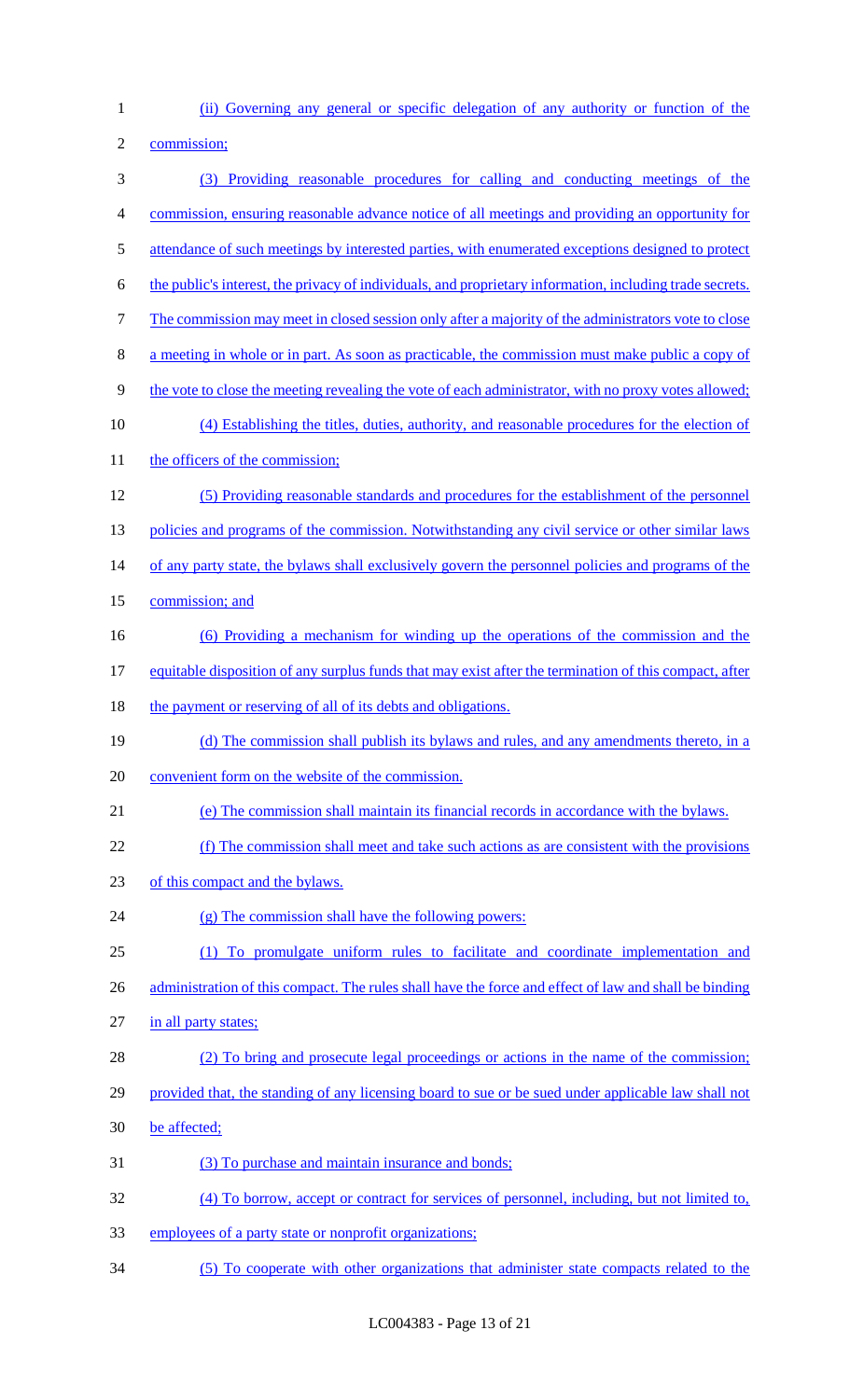regulation of nursing, including, but not limited to, sharing administrative or staff expenses, office space or other resources; (6) To hire employees, elect or appoint officers, fix compensation, define duties, grant such individuals appropriate authority to carry out the purposes of this compact, and to establish the 5 commission's personnel policies and programs relating to conflicts of interest, qualifications of personnel and other related personnel matters; (7) To accept any and all appropriate donations, grants and gifts of money, equipment, supplies, materials and services, and to receive, utilize and dispose of the same; provided that, at all times the commission shall avoid any appearance of impropriety or conflict of interest; (8) To lease, purchase, accept appropriate gifts or donations of, or otherwise to own, hold, 11 improve or use, any property, whether real, personal or mixed; provided that, at all times the commission shall avoid any appearance of impropriety; (9) To sell, convey, mortgage, pledge, lease, exchange, abandon or otherwise dispose of 14 any property, whether real, personal or mixed; 15 (10) To establish a budget and make expenditures; 16 (11) To borrow money; (12) To appoint committees, including advisory committees comprised of administrators, 18 state nursing regulators, state legislators or their representatives, and consumer representatives, and other such interested persons; (13) To provide and receive information from, and to cooperate with, law enforcement agencies; 22 (14) To adopt and use an official seal; and (15) To perform such other functions as may be necessary or appropriate to achieve the 24 purposes of this compact consistent with the state regulation of nurse licensure and practice. (h) Financing of the commission. 26 (1) The commission shall pay, or provide for the payment of, the reasonable expenses of its establishment, organization and ongoing activities; 28 (2) The commission may also levy on and collect an annual assessment from each party 29 state to cover the cost of its operations, activities and staff in its annual budget as approved each year. The aggregate annual assessment amount, if any, shall be allocated based upon a formula to be determined by the commission, which shall promulgate a rule that is binding upon all party states; (3) The commission shall not incur obligations of any kind prior to securing the funds 34 adequate to meet the same; nor shall the commission pledge the credit of any of the party states,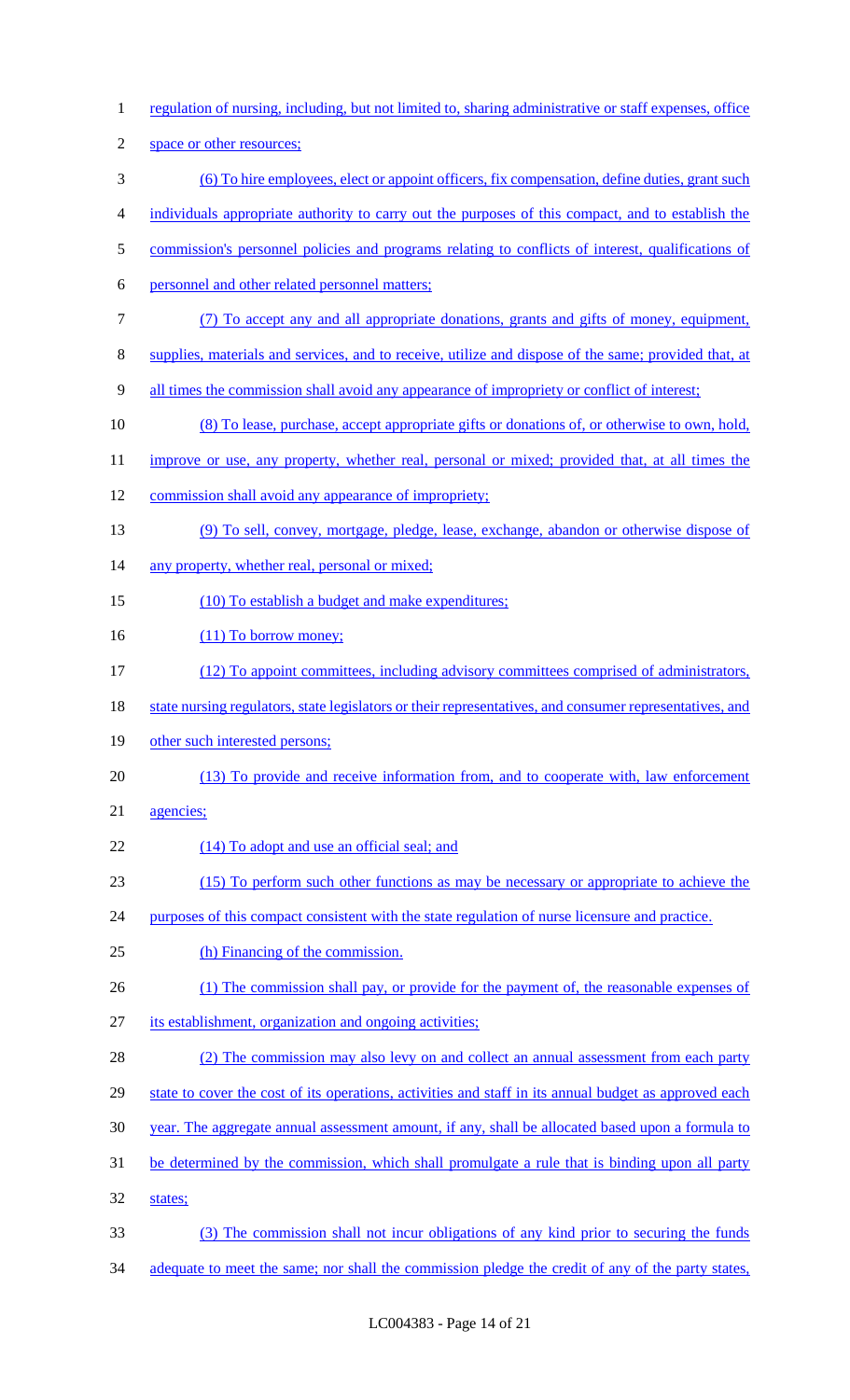1 except by, and with the authority of, such party state;

2 (4) The commission shall keep accurate accounts of all receipts and disbursements. The 3 receipts and disbursements of the commission shall be subject to the audit and accounting 4 procedures established under its bylaws. However, all receipts and disbursements of funds handled 5 by the commission shall be audited yearly by a certified or licensed public accountant, and the 6 report of the audit shall be included in and become part of the annual report of the commission. 7 (i) Qualified immunity, defense and indemnification. 8 (1) The administrators, officers, executive director, employees and representatives of the 9 commission shall be immune from suit and liability, either personally or in their official capacity, 10 for any claim for damage to or loss of property or personal injury or other civil liability caused by 11 or arising out of any actual or alleged act, error or omission that occurred, or that the person against 12 whom the claim is made had a reasonable basis for believing occurred, within the scope of 13 commission employment, duties or responsibilities; provided that, nothing in this subsection shall 14 be construed to protect any such person from suit or liability for any damage, loss, injury or liability 15 caused by the intentional, willful or wanton misconduct of that person; 16 (2) The commission shall defend any administrator, officer, executive director, employee 17 or representative of the commission in any civil action seeking to impose liability arising out of 18 any actual or alleged act, error or omission that occurred within the scope of commission 19 employment, duties or responsibilities, or that the person against whom the claim is made had a 20 reasonable basis for believing occurred within the scope of commission employment, duties or 21 responsibilities; provided that, nothing herein shall be construed to prohibit that person from 22 retaining their own counsel; and, provided further that, the actual or alleged act, error or omission

23 did not result from that person's intentional, willful or wanton misconduct;

24 (3) The commission shall indemnify and hold harmless any administrator, officer, 25 executive director, employee or representative of the commission for the amount of any settlement 26 or judgment obtained against that person arising out of any actual or alleged act, error or omission 27 that occurred within the scope of commission employment, duties or responsibilities, or that such 28 person had a reasonable basis for believing occurred within the scope of commission employment, 29 duties or responsibilities; provided that, the actual or alleged act, error or omission did not result 30 from the intentional, willful or wanton misconduct of that person.

- 31 SECTION 2. Chapter 5-34.3 of the General Laws entitled "Nurse Licensure Compact" is
- 32 hereby amended by adding thereto the following sections:
- 33 **5-34.3-10.1. Rulemaking.**
- 34 (a) The commission shall exercise its rulemaking powers pursuant to the criteria set forth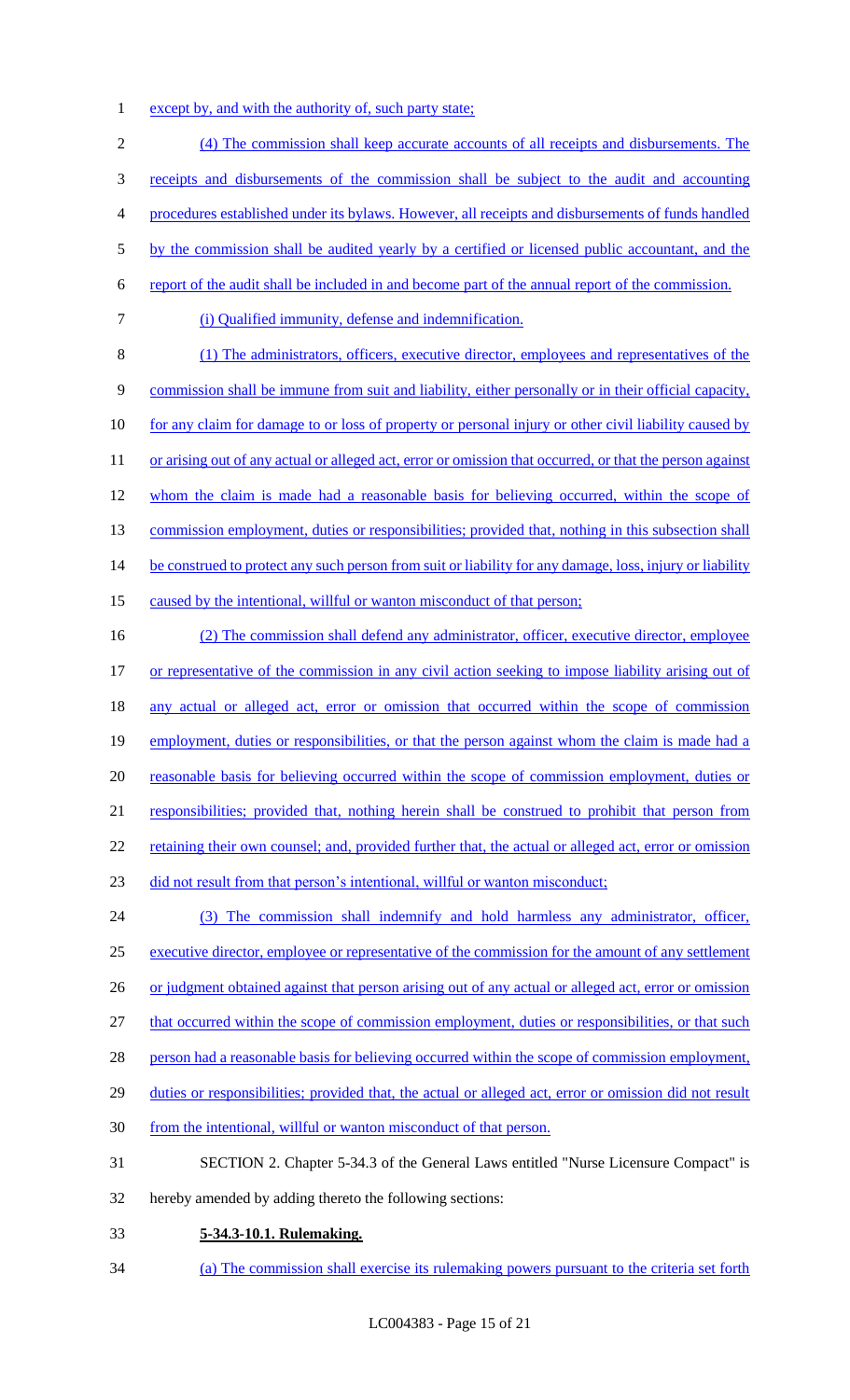1 in this section and the rules adopted thereunder. Rules and amendments shall become binding as of 2 the date specified in each rule or amendment and shall have the same force and effect as provisions of this compact. (b) Rules or amendments to the rules shall be adopted at a regular or special meeting of the commission. (c) Prior to promulgation and adoption of a final rule or rules by the commission, and at least sixty (60) days in advance of the meeting at which the rule will be considered and voted upon, the commission shall file a notice of proposed rulemaking: (1) On the website of the commission; and 10 (2) On the website of each licensing board or the publication in which each state would 11 otherwise publish proposed rules. 12 (d) The notice of proposed rulemaking shall include: (1) The proposed time, date and location of the meeting in which the rule will be considered 14 and voted upon; 15 (2) The text of the proposed rule or amendment, and the reason for the proposed rule; 16 (3) A request for comments on the proposed rule from any interested person; and (4) The manner in which interested persons may submit notice to the commission of their 18 intention to attend the public hearing and any written comments. (e) Prior to adoption of a proposed rule, the commission shall allow persons to submit written data, facts, opinions and arguments, which shall be made available to the public. (f) The commission shall grant an opportunity for a public hearing before it adopts a rule or amendment. (g) The commission shall publish the place, time and date of the scheduled public hearing. 24 (1) Hearings shall be conducted in a manner providing each person who wishes to comment a fair and reasonable opportunity to comment orally or in writing. All hearings will be recorded, 26 and a copy will be made available upon request. (2) Nothing in this section shall be construed as requiring a separate hearing on each rule. 28 Rules may be grouped for the convenience of the commission at hearings required by this section. 29 (h) If no one appears at the public hearing, the commission may proceed with promulgation of the proposed rule. (i) Following the scheduled hearing date, or by the close of business on the scheduled hearing date if the hearing was not held, the commission shall consider all written and oral comments received. (j) The commission shall, by majority vote of all administrators, take final action on the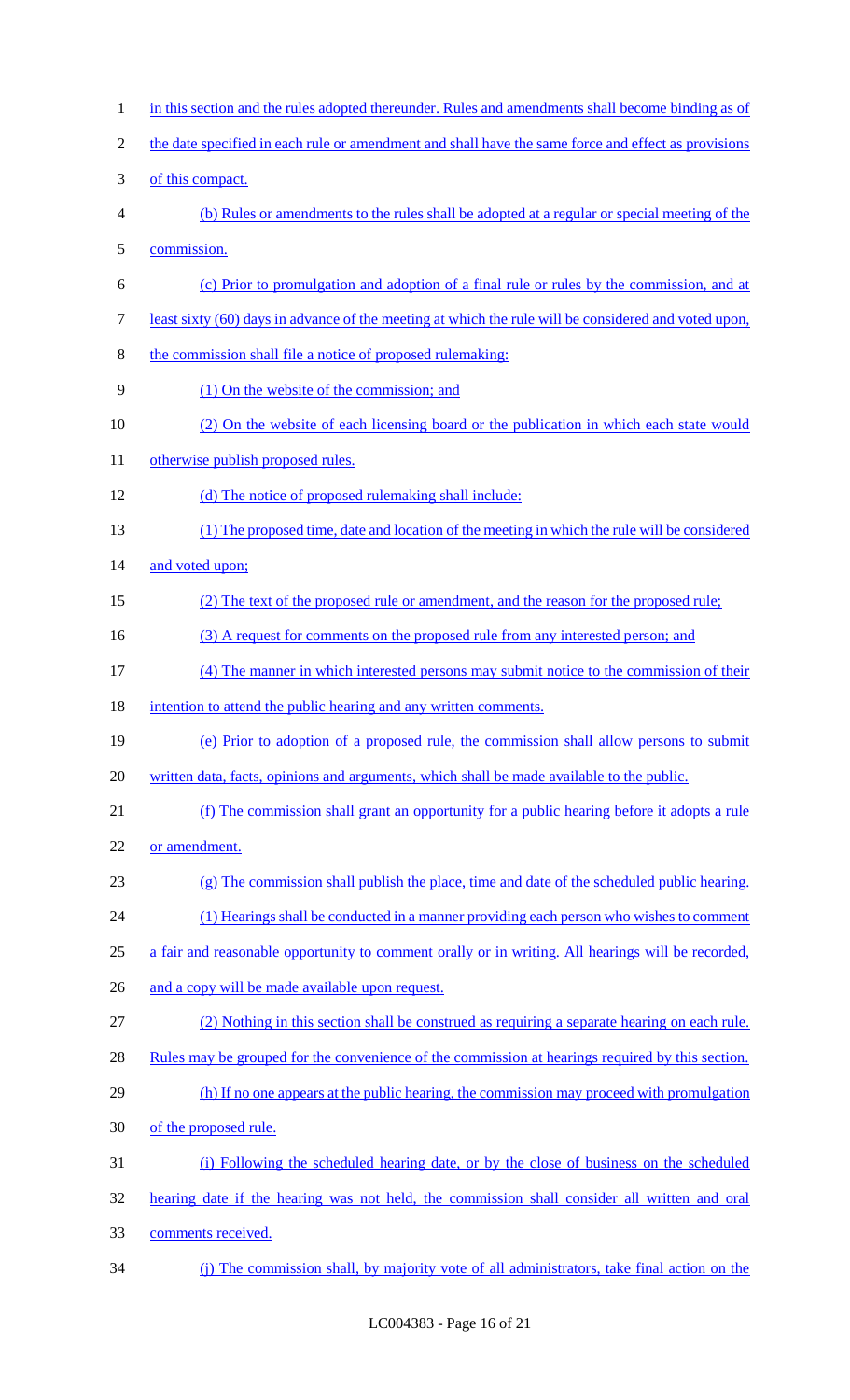proposed rule and shall determine the effective date of the rule, if any, based on the rulemaking record and the full text of the rule. (k) Upon determination that an emergency exists, the commission may consider and adopt an emergency rule without prior notice, opportunity for comment or hearing; provided that, the usual rulemaking procedures provided in this compact and in this section shall be retroactively applied to the rule as soon as reasonably possible, in no event later than ninety (90) days after the effective date of the rule. For the purposes of this provision, an emergency rule is one that must be adopted immediately in order to: (1) Meet an imminent threat to public health, safety or welfare; 10 (2) Prevent a loss of commission or party state funds; or (3) Meet a deadline for the promulgation of an administrative rule that is required by federal 12 law or rule. (l) The commission may direct revisions to a previously adopted rule or amendment for 14 purposes of correcting typographical errors, errors in format, errors in consistency or grammatical 15 errors. Public notice of any revisions shall be posted on the website of the commission. The revision 16 shall be subject to challenge by any person for a period of thirty (30) days after posting. The revision may be challenged only on grounds that the revision results in a material change to a rule. A challenge shall be made in writing, and delivered to the commission, prior to the end of the notice 19 period. If no challenge is made, the revision will take effect without further action. If the revision 20 is challenged, the revision may not take effect without the approval of the commission. **5-34.3-10.2. Oversight, dispute resolution and enforcement.**  22 (a) Oversight. (1) Each party state shall enforce this compact and take all actions necessary and 24 appropriate to effectuate this compact's purposes and intent. (2) The commission shall be entitled to receive service of process in any proceeding that 26 may affect the powers, responsibilities or actions of the commission, and shall have standing to intervene in such a proceeding for all purposes. Failure to provide service of process in such 28 proceeding to the commission shall render a judgment or order void as to the commission, this compact or promulgated rules. (b) Default, technical assistance and termination. (1) If the commission determines that a party state has defaulted in the performance of its 32 obligations or responsibilities under this compact or the promulgated rules, the commission shall: (i) Provide written notice to the defaulting state and other party states of the nature of the 34 default, the proposed means of curing the default or any other action to be taken by the commission;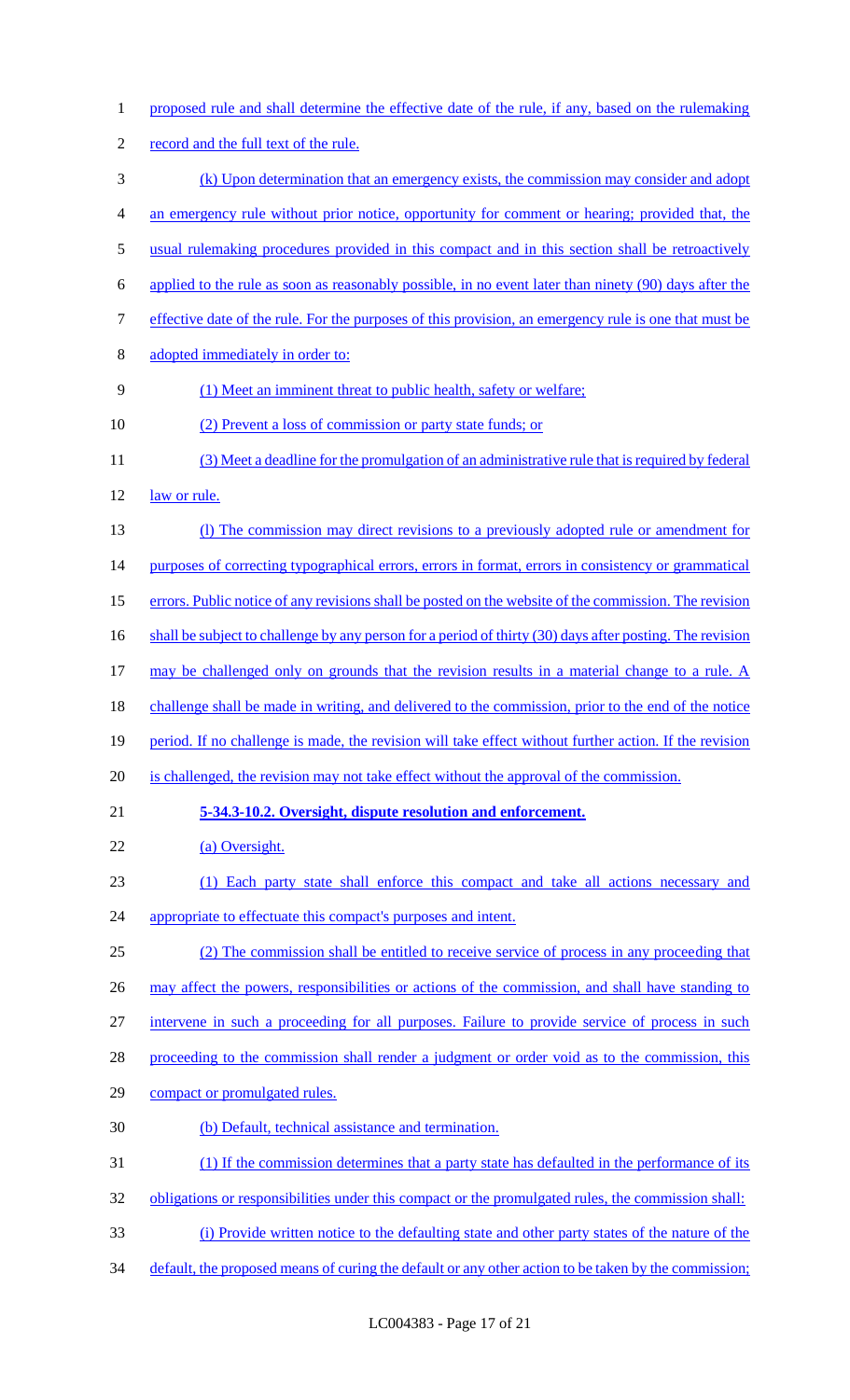and

| $\overline{2}$ | (ii) Provide remedial training and specific technical assistance regarding the default;                  |
|----------------|----------------------------------------------------------------------------------------------------------|
| 3              | (2) If a state in default fails to cure the default, the defaulting state's membership in this           |
| $\overline{4}$ | compact may be terminated upon an affirmative vote of a majority of the administrators, and all          |
| $\mathfrak s$  | rights, privileges and benefits conferred by this compact may be terminated on the effective date        |
| 6              | of termination. A cure of the default does not relieve the offending state of obligations or liabilities |
| $\tau$         | incurred during the period of default;                                                                   |
| 8              | (3) Termination of membership in this compact shall be imposed only after all other means                |
| 9              | of securing compliance have been exhausted. Notice of intent to suspend or terminate shall be given      |
| 10             | by the commission to the governor of the defaulting state and to the executive officer of the            |
| 11             | defaulting state's licensing board and each of the party states;                                         |
| 12             | (4) A state whose membership in this compact has been terminated is responsible for all                  |
| 13             | assessments, obligations and liabilities incurred through the effective date of termination, including   |
| 14             | obligations that extend beyond the effective date of termination;                                        |
| 15             | (5) The commission shall not bear any costs related to a state that is found to be in default            |
| 16             | or whose membership in this compact has been terminated unless agreed upon in writing between            |
| 17             | the commission and the defaulting state;                                                                 |
| 18             | (6) The defaulting state may appeal the action of the commission by petitioning the U.S.                 |
| 19             | District Court for the District of Columbia or the federal district in which the commission has its      |
| 20             | principal offices. The prevailing party shall be awarded all costs of such litigation, including         |
| 21             | reasonable attorneys' fees.                                                                              |
| 22             | (c) Dispute Resolution.                                                                                  |
| 23             | (1) Upon request by a party state, the commission shall attempt to resolve disputes related              |
| 24             | to the compact that arise among party states and between party and non-party states;                     |
| 25             | (2) The commission shall promulgate a rule providing for both mediation and binding                      |
| 26             | dispute resolution for disputes, as appropriate;                                                         |
| 27             | (3) In the event the commission cannot resolve disputes among party states arising under                 |
| 28             | this compact:                                                                                            |
| 29             | (i) The party states may submit the issues in dispute to an arbitration panel, which will be             |
| 30             | comprised of individuals appointed by the compact administrator in each of the affected party states     |
| 31             | and an individual mutually agreed upon by the compact administrators of all the party states             |
| 32             | involved in the dispute;                                                                                 |
| 33             | (ii) The decision of a majority of the arbitrators shall be final and binding.                           |
| 34             | (d) Enforcement.                                                                                         |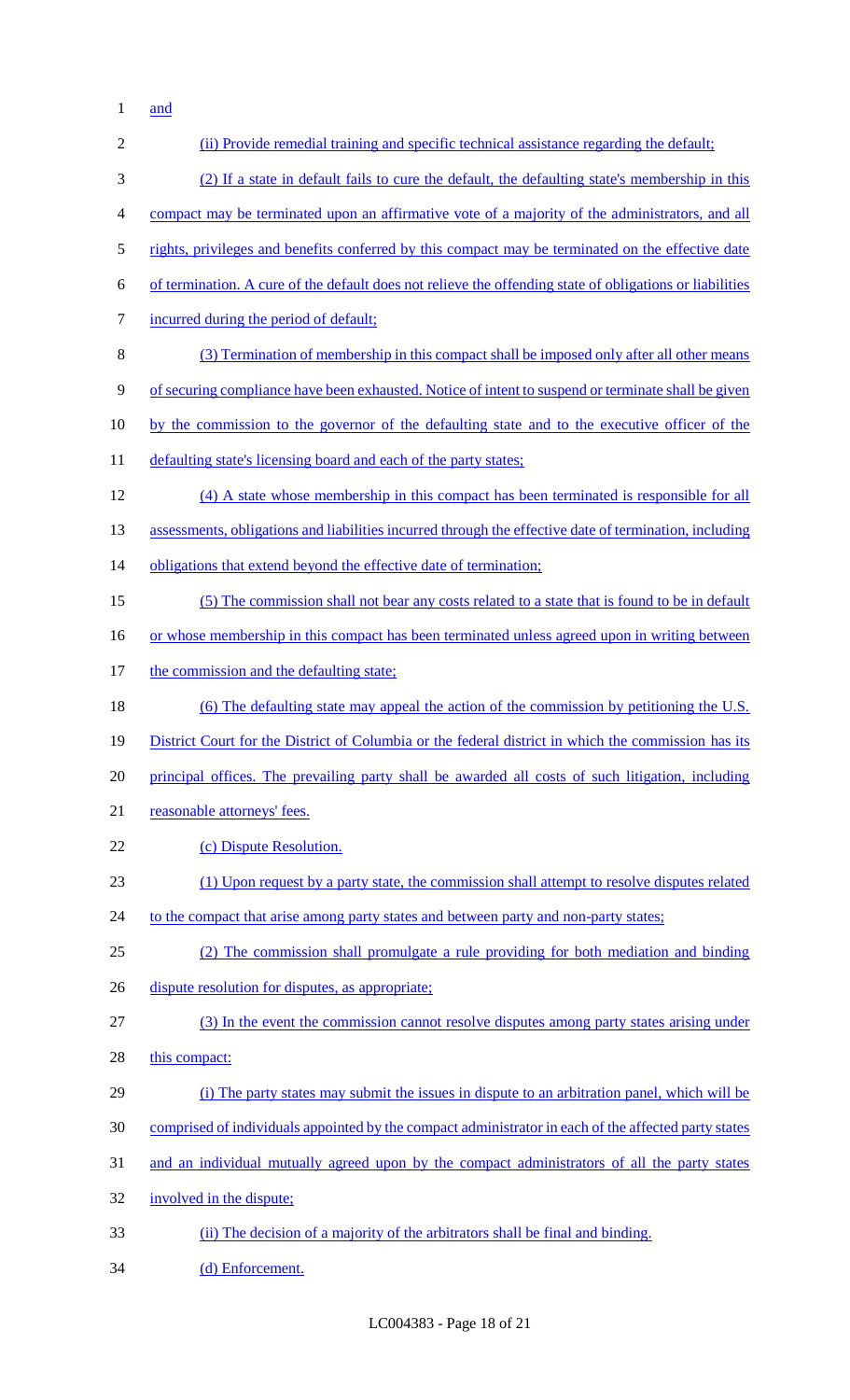(1) The commission, in the reasonable exercise of its discretion, shall enforce the provisions and rules of this compact; (2) By majority vote, the commission may initiate legal action in the U.S. District Court for the District of Columbia or the federal district where the commission has its principal offices, against a party state that is in default, to enforce compliance with the provisions of this compact and its promulgated rules and bylaws. The relief sought may include both injunctive relief and damages. In the event judicial enforcement is necessary, the prevailing party shall be awarded all costs of such litigation, including reasonable attorneys' fees; (3) The remedies herein shall not be the exclusive remedies of the commission. The commission may also pursue any other remedies available under federal or state law. **5-34.3-10.3. Effective date, withdrawal and amendment.**  (a) This compact shall become effective and binding on the earlier of the date of legislative 13 enactment of this compact into law by no less than twenty-six (26) states or December 31, 2018. 14 All party states to this compact, that also were parties to the prior nurse licensure compact, superseded by this compact, ("prior compact"), shall be deemed to have withdrawn from said prior 16 compact within six (6) months after the effective date of this compact. (b) Each party state to this compact shall continue to recognize a nurse's multistate licensure privilege to practice in that party state issued under the prior compact until such party 19 state has withdrawn from the prior compact. (c) Any party state may withdraw from this compact by enacting a statute repealing the same. A party state's withdrawal shall not take effect until six (6) months after enactment of the 22 repealing statute. 23 (d) A party state's withdrawal or termination shalt not affect the continuing requirement of 24 the withdrawing or terminated state's licensing board to report adverse actions and significant investigations occurring prior to the effective date of such withdrawal or termination. (e) Nothing contained in this compact shall be construed to invalidate or prevent any nurse licensure agreement or other cooperative arrangement between a party state and a non-party state 28 that is made in accordance with the other provisions of this compact. 29 (f) This compact may be amended by the party states. No amendment to this compact shall become effective and binding upon the party states unless and until it is enacted into the laws of all party states. (g) Representatives of non-party states to this compact shall be invited to participate In the activities of the commission, on a nonvoting basis, prior to the adoption of this compact by all 34 states.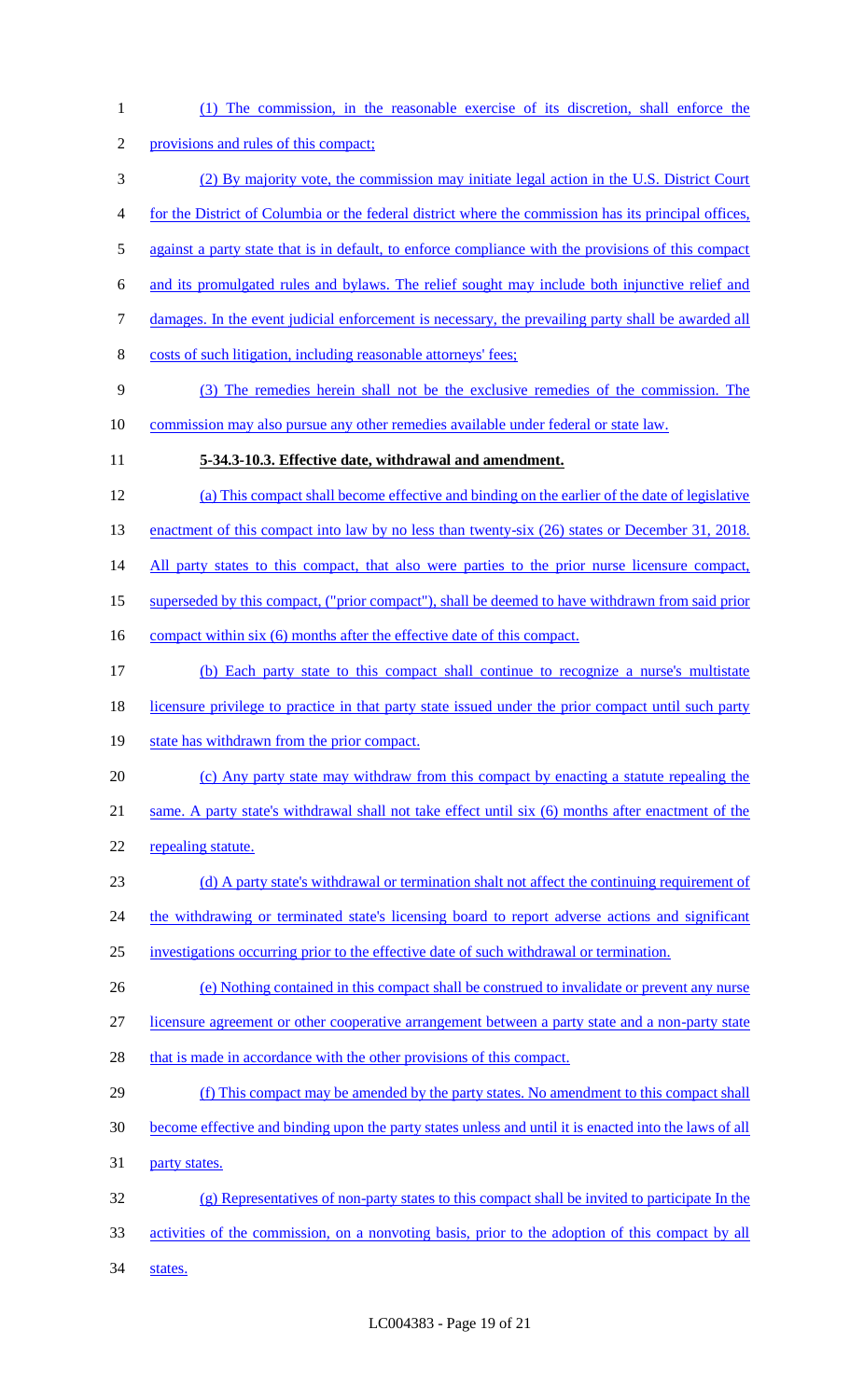# 1 **5-34.3-10.4. Construction and Severability.**

- 2 This compact shall be liberally construed so as to effectuate the purposes thereof. The
- 3 provisions of this compact shall be severable, and if any phrase, clause, sentence or provision of
- 4 this compact is declared to be contrary to the constitution of any party state or of the United States,
- 5 or if the applicability thereof to any government, agency, person or circumstance is held invalid,
- 6 the validity of the remainder of this compact and the applicability thereof to any government,
- 7 agency, person or circumstance shall not be affected thereby. If this compact shall be held to be
- 8 contrary to the constitution of any party state, this compact shall remain in full force and effect as
- 9 to the remaining party states and in full force and effect as to the party state affected as to all
- 10 severable matters.
- 11 SECTION 3. This act shall take effect upon passage.

#### ======== LC004383 ========